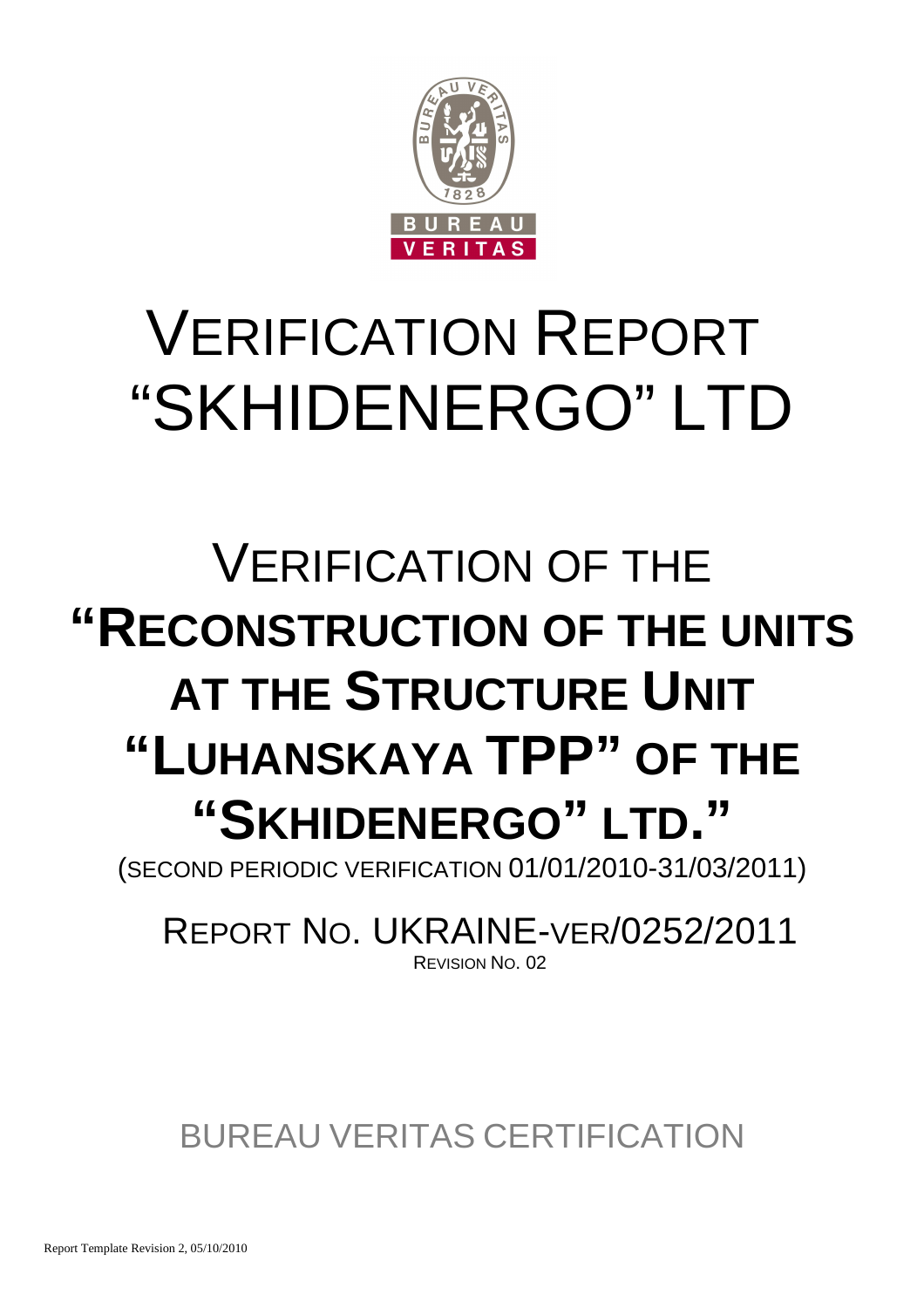

#### VERIFICATION REPORT RECONSTRUCTION OF THE UNITS AT THE STRUCTURE

UNIT "LUHANSKAYA TPP" OF THE "SKHIDENERGO" LTD.

| Date of first issue:<br>18/04/2011                                                                                                                                                                                                                                                                                                                                                                                                                                                                                                                                                                   | Organizational unit:<br><b>Bureau Veritas Certification</b><br><b>Holding SAS</b>                                                                                                                                                                                                                                                                                                                                                                                                                                                                                                                                                                                                                                |  |  |  |
|------------------------------------------------------------------------------------------------------------------------------------------------------------------------------------------------------------------------------------------------------------------------------------------------------------------------------------------------------------------------------------------------------------------------------------------------------------------------------------------------------------------------------------------------------------------------------------------------------|------------------------------------------------------------------------------------------------------------------------------------------------------------------------------------------------------------------------------------------------------------------------------------------------------------------------------------------------------------------------------------------------------------------------------------------------------------------------------------------------------------------------------------------------------------------------------------------------------------------------------------------------------------------------------------------------------------------|--|--|--|
| Client:<br>"Skhidenergo" Ltd                                                                                                                                                                                                                                                                                                                                                                                                                                                                                                                                                                         | Client ref.:<br>Oleksii Mikhailov                                                                                                                                                                                                                                                                                                                                                                                                                                                                                                                                                                                                                                                                                |  |  |  |
| Summary:                                                                                                                                                                                                                                                                                                                                                                                                                                                                                                                                                                                             | Bureau Veritas Certification has made the 2 <sup>nd</sup> periodic verification of the "Reconstruction of the units at the<br>Structure Unit "Luhanskaya TPP" of the "Skhidenergo" Itd.", JI Registration Reference Number UA 1000206,<br>project of "Skhidenergo" Ltd located in Schastye town, Luhansk Region, Ukraine and applying the JI specific<br>approach, on the basis of UNFCCC criteria for the JI, as well as criteria given to provide for consistent project<br>operations, monitoring and reporting. UNFCCC criteria refer to Article 6 of the Kyoto Protocol, the JI rules and<br>modalities and the subsequent decisions by the JI Supervisory Committee, as well as the host country criteria. |  |  |  |
| was conducted using Bureau Veritas Certification internal procedures.                                                                                                                                                                                                                                                                                                                                                                                                                                                                                                                                | The verification scope is defined as a periodic independent review and ex post determination by the Accredited<br>Entity of the monitored reductions in GHG emissions during defined verification period, and consisted of the<br>following three phases: i) desk review of the project design and the baseline and monitoring plan; ii) follow-up<br>interviews with project stakeholders; iii) resolution of outstanding issues and the issuance of the final<br>verification report and opinion. The overall verification, from Contract Review to Verification Report & Opinion,                                                                                                                             |  |  |  |
| Actions Requests (CR, CAR and FAR), presented in Appendix A.                                                                                                                                                                                                                                                                                                                                                                                                                                                                                                                                         | The first output of the verification process is a list of Clarification, Corrective Actions Requests, Forward                                                                                                                                                                                                                                                                                                                                                                                                                                                                                                                                                                                                    |  |  |  |
| In summary, Bureau Veritas Certification confirms that the project is implemented as planned and described in<br>approved project design documents. Installed equipment being essential for generating emission reduction<br>runs reliably and is calibrated appropriately. The monitoring system is in place and the project is generating<br>GHG emission reductions. The GHG emission reduction is calculated accurately and without material errors,<br>omissions, or misstatements, and the ERUs issued totalize 273322 tons of CO2eq for the monitoring period<br>from 01/01/10 to 31/03/2011. |                                                                                                                                                                                                                                                                                                                                                                                                                                                                                                                                                                                                                                                                                                                  |  |  |  |
|                                                                                                                                                                                                                                                                                                                                                                                                                                                                                                                                                                                                      | Our opinion relates to the project's GHG emissions and resulting GHG emission reductions reported and<br>related to the approved project baseline and monitoring, and its associated documents.                                                                                                                                                                                                                                                                                                                                                                                                                                                                                                                  |  |  |  |
| Report No.:<br>Subject Group:                                                                                                                                                                                                                                                                                                                                                                                                                                                                                                                                                                        |                                                                                                                                                                                                                                                                                                                                                                                                                                                                                                                                                                                                                                                                                                                  |  |  |  |
| UKRAINE-ver/0252/2011<br>JI<br>Project title:<br>Reconstruction of the units at the Structure Unit<br>"Luhanskaya TPP" of the "Skhidenergo" Itd.<br>Work carried out by:<br>Oleg Skoblyk - Team Leader, Lead Verifier<br>Vyacheslav Yeriomin - Team Member,<br><b>Trainee</b><br>Work reviewed by:                                                                                                                                                                                                                                                                                                   | $-150$<br>$\sim 10^6$<br>Verifier                                                                                                                                                                                                                                                                                                                                                                                                                                                                                                                                                                                                                                                                                |  |  |  |
| Ivan Sokolov - Internal Technical Reviewer<br>Work approved by:<br><b>Burea</b><br>Flavio Gomes - Operational Manager                                                                                                                                                                                                                                                                                                                                                                                                                                                                                | No distribution without permission from the<br>Client or responsible organizational unit<br>ification<br>Limited distribution<br><b>SAS</b><br>olding                                                                                                                                                                                                                                                                                                                                                                                                                                                                                                                                                            |  |  |  |
| Date of this revision:<br>Rev. No.:<br>Number of pages:<br>25/05/2011<br>02<br>33                                                                                                                                                                                                                                                                                                                                                                                                                                                                                                                    | Unrestricted distribution                                                                                                                                                                                                                                                                                                                                                                                                                                                                                                                                                                                                                                                                                        |  |  |  |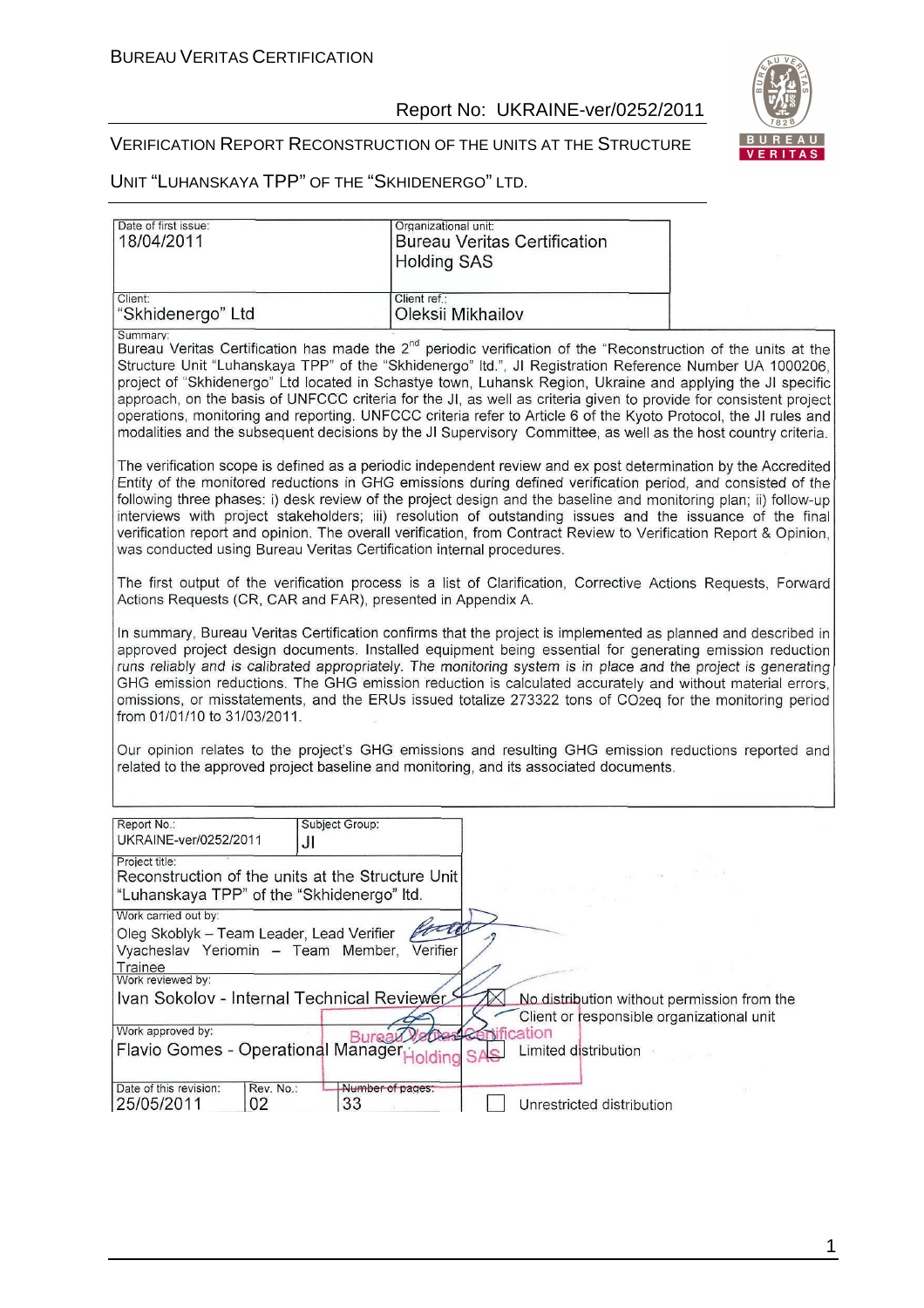VERIFICATION REPORT RECONSTRUCTION OF THE UNITS AT THE STRUCTURE

UNIT "LUHANSKAYA TPP" OF THE "SKHIDENERGO" LTD.

#### **Table of Contents Page 2014**

| $\mathbf{1}$   |                                                                              |                |
|----------------|------------------------------------------------------------------------------|----------------|
| 1.1            | Objective                                                                    | 3              |
| 1.2            | Scope                                                                        | 3              |
| 1.3            | <b>Verification Team</b>                                                     | 3              |
| $\overline{2}$ |                                                                              |                |
| 2.1            | <b>Review of Documents</b>                                                   | $\overline{4}$ |
| 2.2            | Follow-up Interviews                                                         | $\overline{4}$ |
| 2.3            | Resolution of Clarification, Corrective and Forward Action<br>Requests       | 5              |
| 3              |                                                                              |                |
| 3.1            | Project approval by Parties involved (90-91)                                 | 6              |
| 3.2            | Project implementation (92-93)                                               | 6              |
| 3.3            | Compliance of the monitoring plan with the monitoring<br>methodology (94-98) | 11             |
| 3.4            | Revision of monitoring plan (99-100)                                         | 11             |
| 3.5            | Data management (101)                                                        | 11             |
| 3.6            | Verification regarding programmes of activities (102-110)                    | 13             |
| 4              |                                                                              |                |
| 5              |                                                                              |                |
|                | APPENDIX A: COMPANY PROJECT VERIFICATION PROTOCOL 22                         |                |

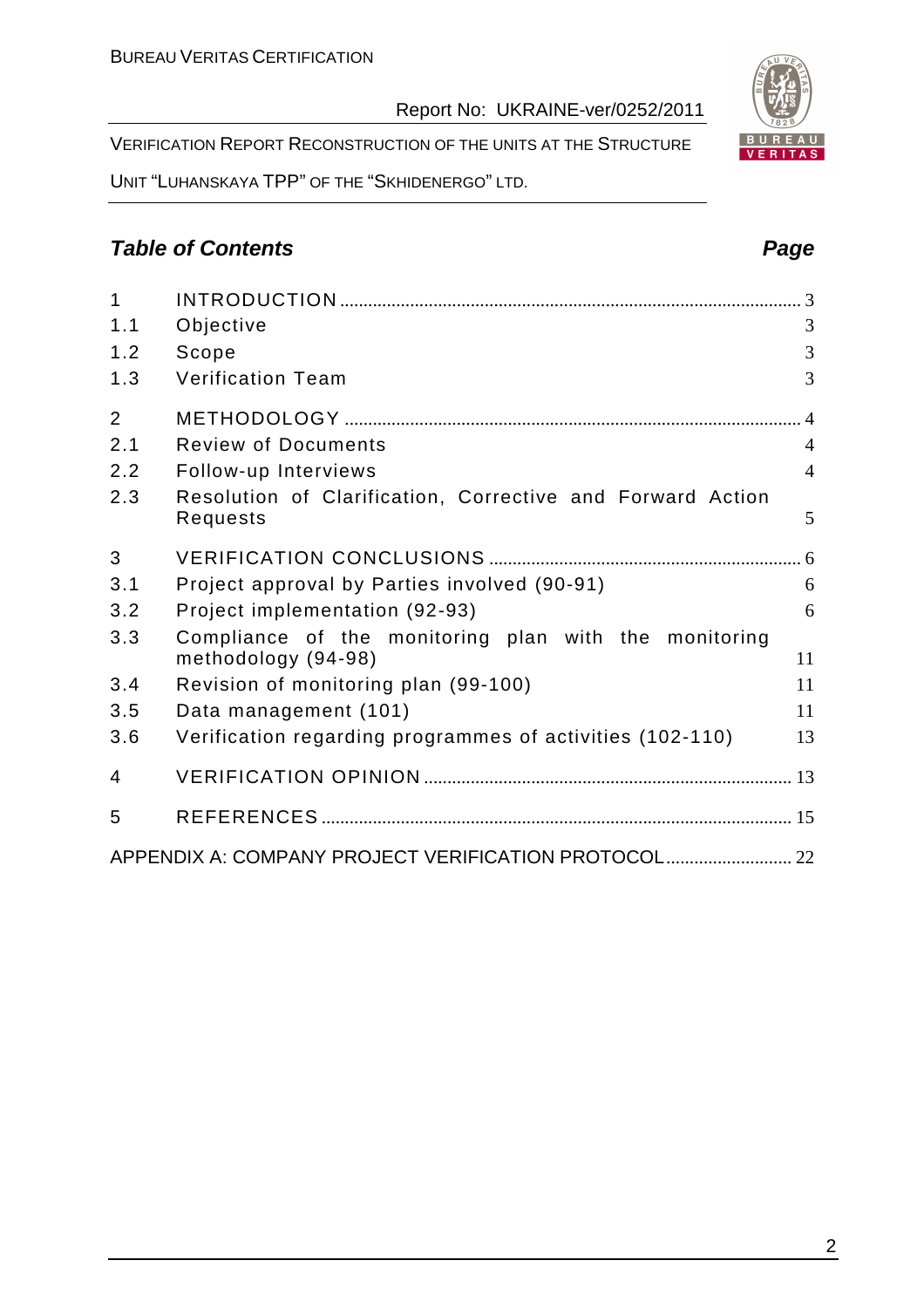

VERIFICATION REPORT RECONSTRUCTION OF THE UNITS AT THE STRUCTURE

UNIT "LUHANSKAYA TPP" OF THE "SKHIDENERGO" LTD.

#### **1 INTRODUCTION**

"Skhidenergo" Ltd has commissioned Bureau Veritas Certification to verify the emissions reductions of its JI project "Reconstruction of the units at the Structure Unit "Luhanskaya TPP" of the "Skhidenergo" ltd." (hereafter called "the project") at Schastye town, Luhansk Region, Ukraine.

This report summarizes the findings of the verification of the project, performed on the basis of UNFCCC criteria, as well as criteria given to provide for consistent project operations, monitoring and reporting.

#### **1.1 Objective**

Verification is the periodic independent review and ex post determination by the Accredited Independent Entity of the monitored reductions in GHG emissions during defined verification period.

The objective of verification can be divided in Initial Verification and Periodic Verification.

UNFCCC criteria refer to Article 6 of the Kyoto Protocol, the JI rules and modalities and the subsequent decisions by the JI Supervisory Committee, as well as the host country criteria.

#### **1.2 Scope**

The verification scope is defined as an independent and objective review of the project design document, the project's baseline study and monitoring plan and other relevant documents. The information in these documents is reviewed against Kyoto Protocol requirements, UNFCCC rules and associated interpretations.

The verification is not meant to provide any consulting towards the Client. However, stated requests for clarifications and/or corrective actions may provide input for improvement of the project monitoring towards reductions in the GHG emissions.

#### **1.3 Verification Team**

The verification team consists of the following personnel:

Oleg Skoblyk

Bureau Veritas Certification Team Leader, Climate Change Verifier

Vyacheslav Yeriomin

Bureau Veritas Certification Team member, Climate Change Verifier Trainee

This verification report was reviewed by: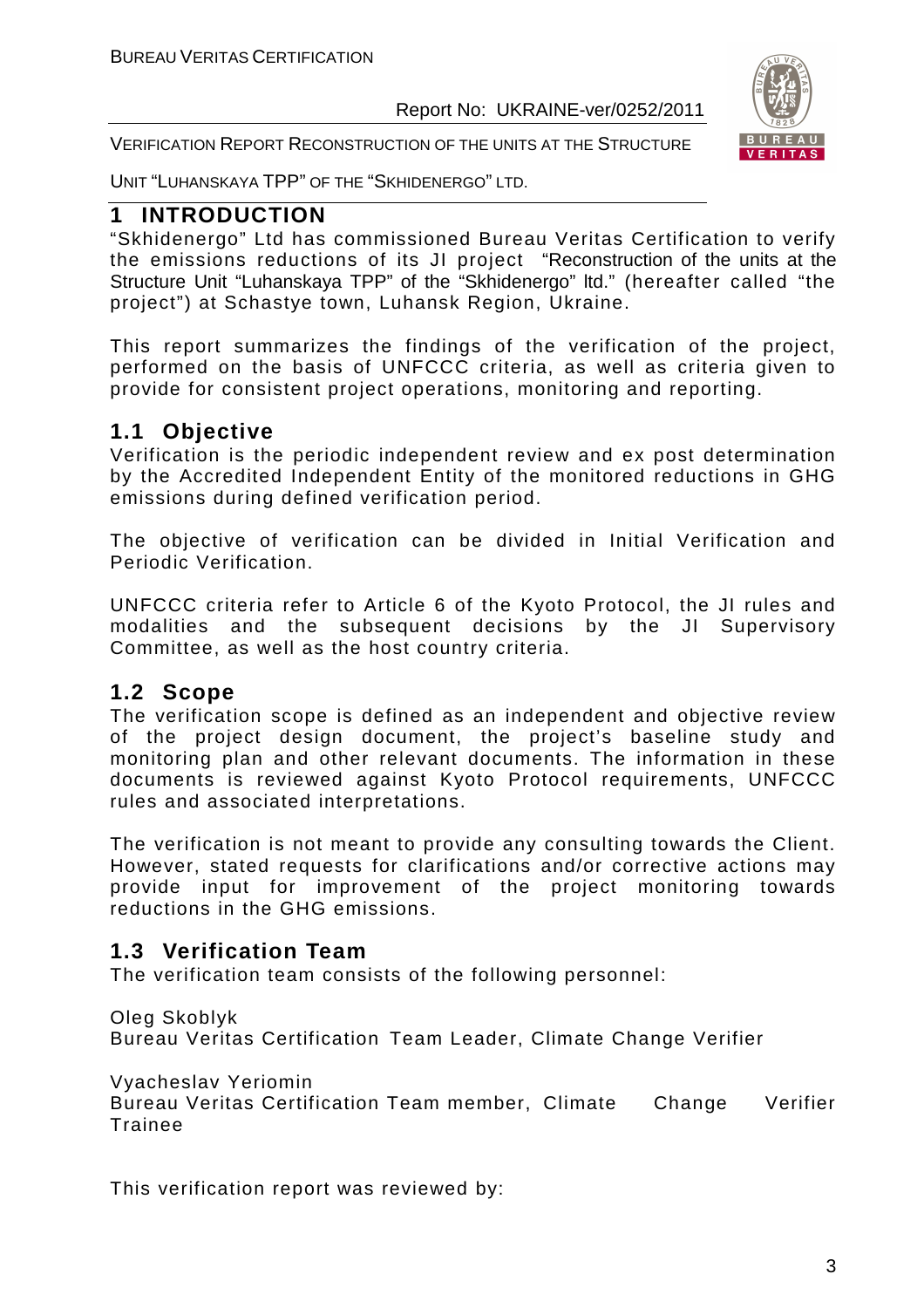

UNIT "LUHANSKAYA TPP" OF THE "SKHIDENERGO" LTD.

Ivan Sokolov

Bureau Veritas Certification, Internal Technical Reviewer

#### **2 METHODOLOGY**

The overall verification, from Contract Review to Verification Report & Opinion, was conducted using Bureau Veritas Certification internal procedures.

In order to ensure transparency, a verification protocol was customized for the project, according to the version 01 of the Joint Implementation<br>Determination and Verification Manual, issued by the Joint Determination and Verification Manual, issued by the Joint Implementation Supervisory Committee at its 19 meeting on 04/12/2009. The protocol shows, in a transparent manner, criteria (requirements), means of verification and the results from verifying the identified criteria. The verification protocol serves the following purposes:

- It organizes, details and clarifies the requirements a JI project is expected to meet;
- It ensures a transparent verification process where the verifier will document how a particular requirement has been verified and the result of the verification.

The completed verification protocol is enclosed in Appendix A to this report.

#### **2.1 Review of Documents**

The Monitoring Report (MR) submitted by JSC "ELTA" and additional background documents related to the project design and baseline, i.e. country Law, Project Design Document (PDD), Approved CDM methodology (if applicable) and/or Guidance on criteria for baseline setting and monitoring, Host party criteria, Kyoto Protocol, Clarifications on Verification Requirements to be Checked by an Accredited Independent Entity were reviewed.

The verification findings presented in this report relate to the Monitoring Report versions 1.0, 1.1, 1.2 and project as described in the determined PDD version 2.2 dated 18.01.2010.

#### **2.2 Follow-up Interviews**

On 26/04/2011 Bureau Veritas Certification performed on-site interviews with project stakeholders to confirm selected information and to resolve issues identified in the document review. Representatives of "Skhidenergo" Ltd were interviewed (see References). The main topics of the interviews are summarized in Table 1.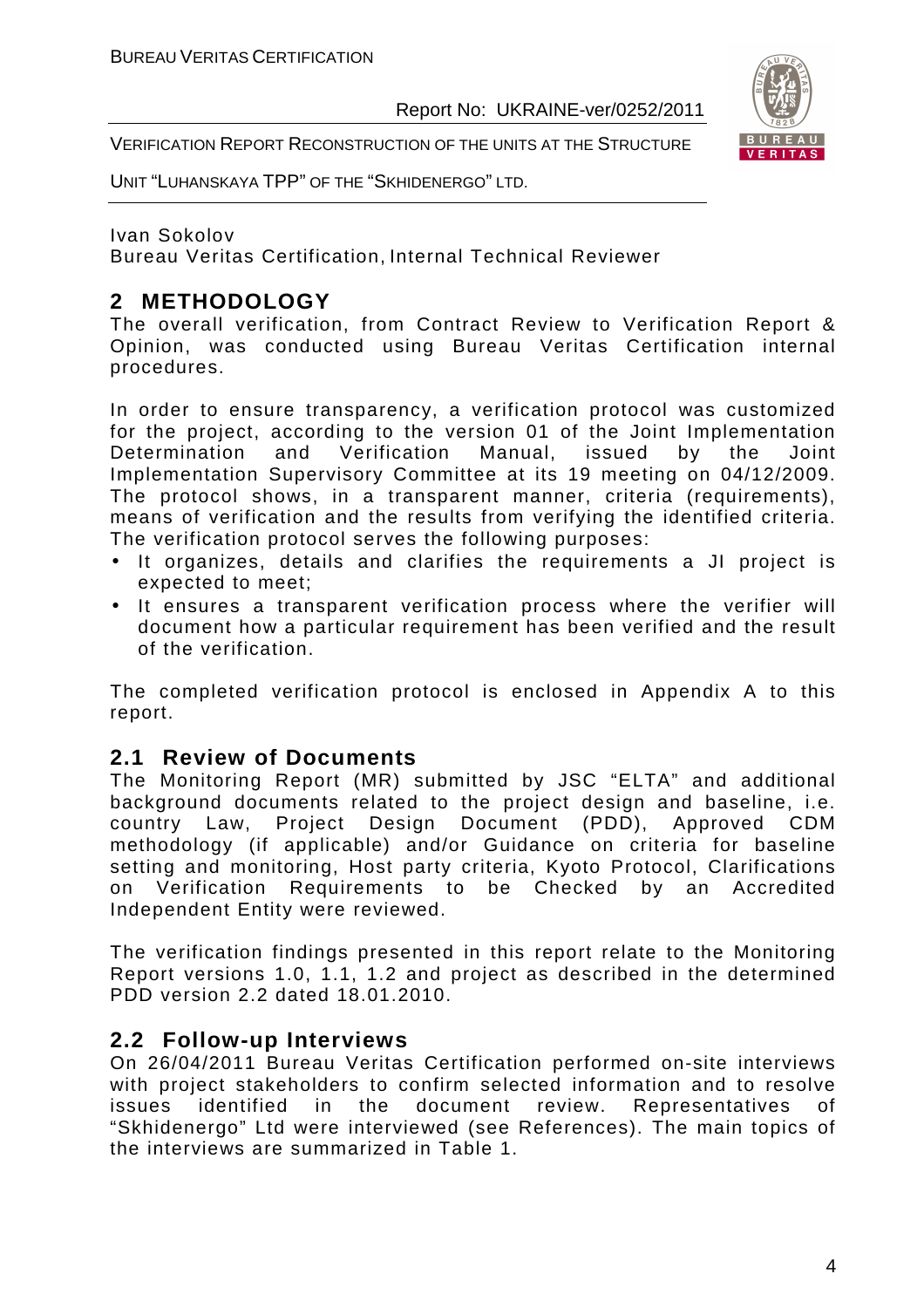VERIFICATION REPORT RECONSTRUCTION OF THE UNITS AT THE STRUCTURE

UNIT "LUHANSKAYA TPP" OF THE "SKHIDENERGO" LTD.

| $I$ and $I$ interview to $I$<br><b>Interviewed</b> | <b>Interview topics</b>                            |
|----------------------------------------------------|----------------------------------------------------|
| organization                                       |                                                    |
| "Skhidenergo" Ltd                                  | Organizational structure                           |
|                                                    | Responsibilities and authorities                   |
|                                                    | Roles and responsibilities for data collection and |
|                                                    | processing                                         |
|                                                    | Installation of equipment                          |
|                                                    | Data logging, archiving and reporting              |
|                                                    | Metering equipment control                         |
|                                                    | Metering record keeping system, database           |
|                                                    | Training of personnel                              |
|                                                    | Quality management procedures and technology       |
|                                                    | Internal audits and check-ups                      |
| <b>JSC "ELTA"</b>                                  | Monitoring plan                                    |
|                                                    | Monitoring report                                  |
|                                                    | Deviations from PDD                                |
|                                                    | <b>ERUs calculation model</b>                      |

#### **Table 1 Interview topics**

#### **2.3 Resolution of Clarification, Corrective and Forward Action Requests**

The objective of this phase of the verification is to raise the requests for corrective actions and clarification and any other outstanding issues that needed to be clarified for Bureau Veritas Certification positive conclusion on the GHG emission reduction calculation.

If the Verification Team, in assessing the monitoring report and supporting documents, identifies issues that need to be corrected, clarified or improved with regard to the monitoring requirements, it should raise these issues and inform the project participants of these issues in the form of:

(a) Corrective action request (CAR), requesting the project participants to correct a mistake that is not in accordance with the monitoring plan;

(b) Clarification request (CL), requesting the project participants to provide additional information for the AIE to assess compliance with the monitoring plan;

(c) Forward action request (FAR), informing the project participants of an issue, relating to the monitoring that needs to be reviewed during the next verification period.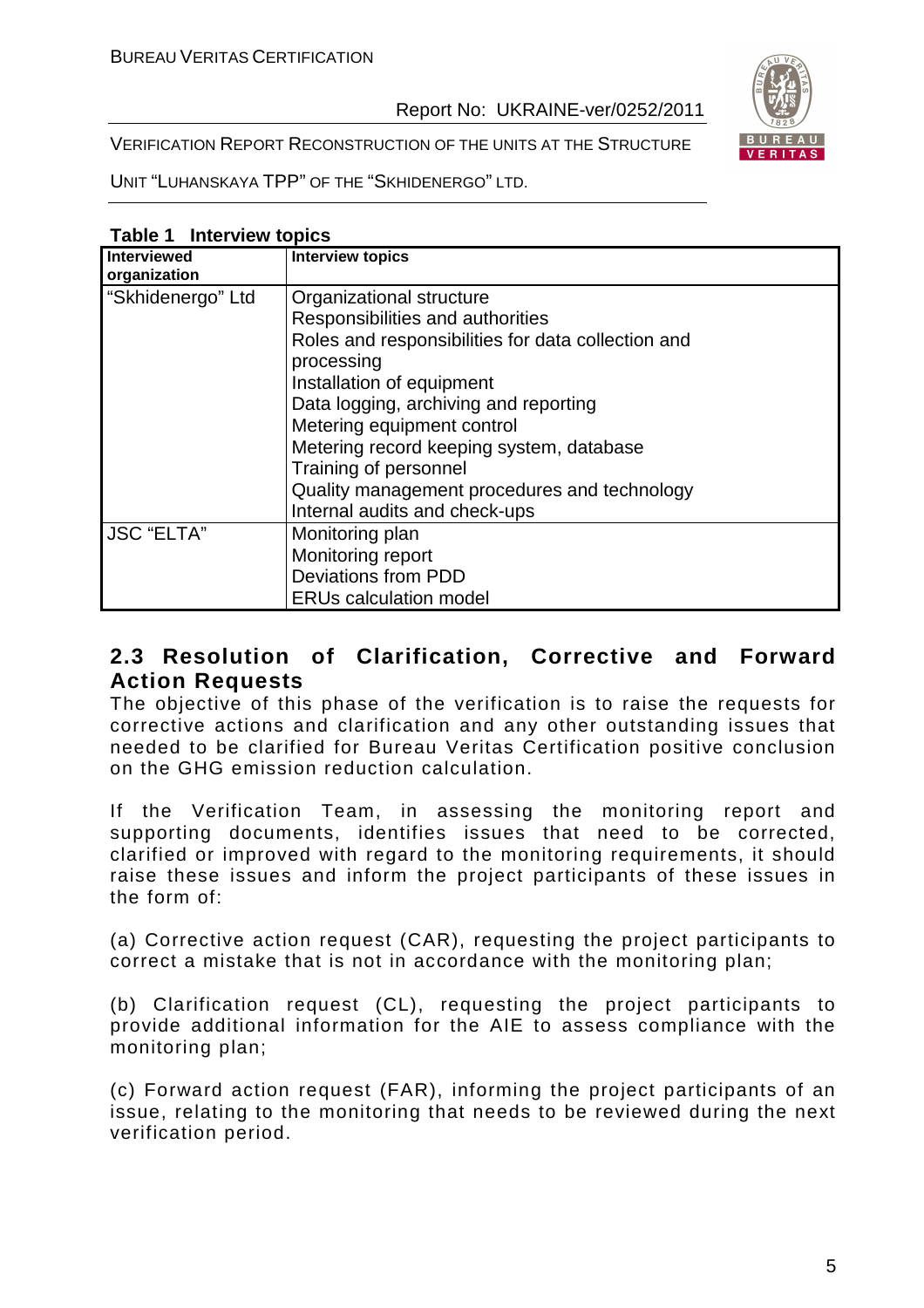

VERIFICATION REPORT RECONSTRUCTION OF THE UNITS AT THE STRUCTURE

UNIT "LUHANSKAYA TPP" OF THE "SKHIDENERGO" LTD.

To guarantee the transparency of the verification process, the concerns raised are documented in more detail in the verification protocol in Appendix A.

#### **3 VERIFICATION CONCLUSIONS**

In the following sections, the conclusions of the verification are stated.

The findings from the desk review of the original monitoring documents and the findings from interviews during the follow up visit are described in the Verification Protocol in Appendix A.

The Clarification, Corrective and Forward Action Requests are stated, where applicable, in the following sections and are further documented in the Verification Protocol in Appendix A. The verification of the Project resulted in 7 Corrective Action Requests.

The number between brackets at the end of each section corresponds to the DVM paragraph.

Two FARs were remaining from previous verification and they were closed during this verification.

FAR1: Please photograph every stages of unit reconstruction.

Response: Commissioning acts were presented see references /157/-/165/ of category 2 documents.

Decision: Evidences were sufficient and FAR1 was closed.

FAR2: Please make sure that all journals and logbooks of fuel consumption and power generation will be archived and saved during Project period.

Response: Order on the data archiving for the period of two years after the last emission reduction transfer was presented, see reference /155/ of category 2 documents.

Decision: Evidence was sufficient and FAR2 was closed.

#### **3.1 Project approval by Parties involved (90-91)**

Written project approval by the Host Party has been issued by the National Environmental Investment Agency of Ukraine (#752/23/07 dated 09.06.2010). Letter of Approval by the UK Department of Energy and Climate Change #CFCarbonII/01/2010 dated 03.12.2010.

The abovementioned written approvals are unconditional.

#### **3.2 Project implementation (92-93)**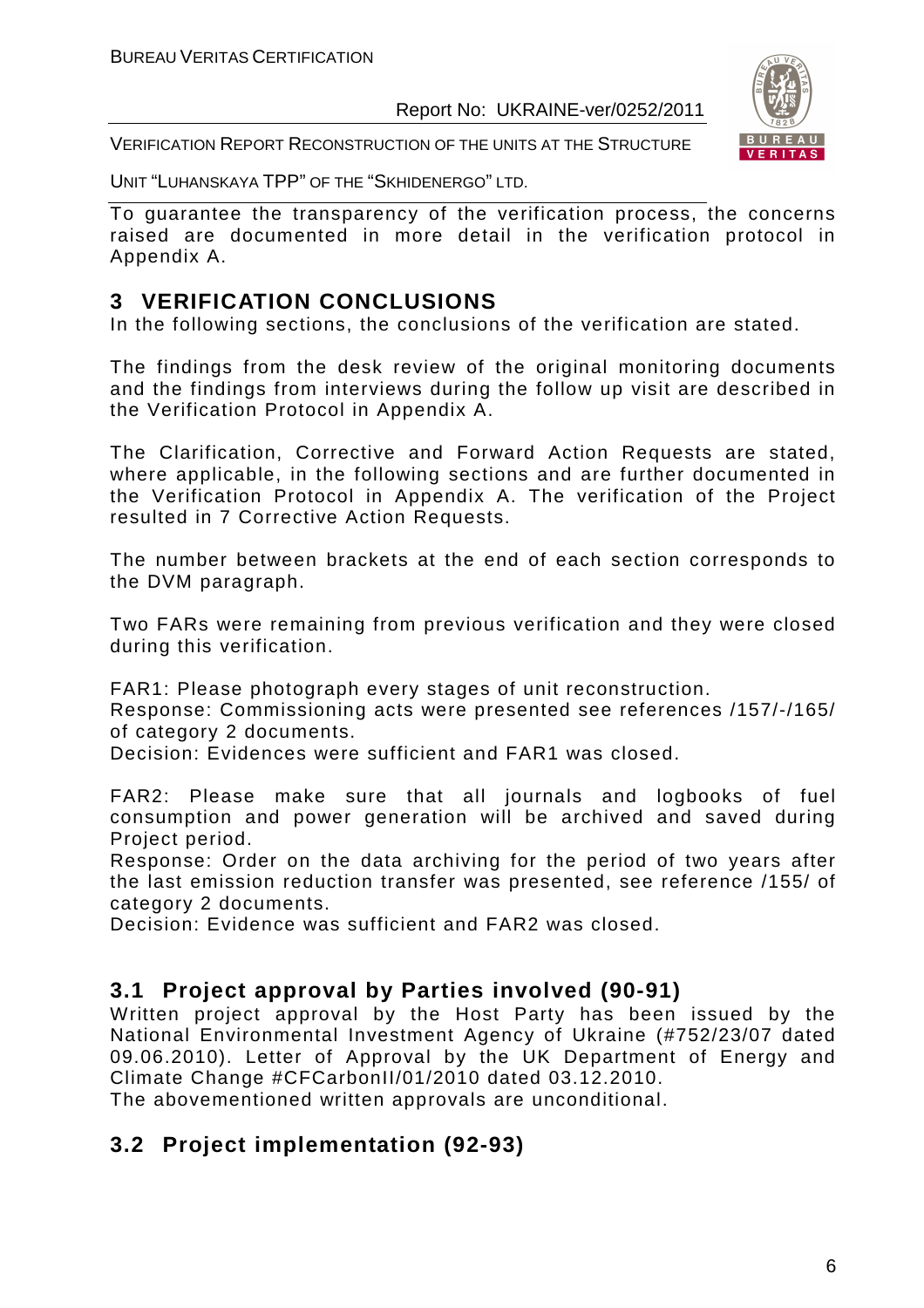

VERIFICATION REPORT RECONSTRUCTION OF THE UNITS AT THE STRUCTURE

UNIT "LUHANSKAYA TPP" OF THE "SKHIDENERGO" LTD.

Luhanskaya TPP exploited by energy generating company Skhidenergo ltd. Installed power capacity of the Luhanskaya TPP is 1400 MW. All energy equipment was installed in the 1960's. The list of installed equipment:

- boilers TP-100 (Еp-140-640G) (units ## 9-13); boilers TP-100A (units ##14-15), produced by the Taganrog boiler factory;

- turbines K-210-130-1, produced by the "Leningrad metal works";

power generators TGV-200, produced by the "Kharkov SPC Electrotyazhmash" (units ## 9-13);

power generators TGV-200M, produced by the "Kharkov SPC Electrotyazhmash" (units ##14-15).

Main, (reserve) fuel - coal, (heavy fuel oil / natural gas).

The Unit #8 is written-off.

Project foresees modernization of the main and the auxiliary equipment of the all power generating units of the TPP according to the attached schedule.

During the monitoring period 01.01.2010-31.03.2011 next measures were completed:

#### **Generating Unit № 9:**

1) Capital repairs of the mill Sh-50 at the Unit #9.

2) The replacement of the outlet stair "ducks" at the 2-nd steam heater  $(Sh1;4)$ .

3) The replacement of the fittings, heavy fuel oil safety valves, continuous boiler blowing control unit, 100-E valves and the circuit drainage water economizer;

4) The repairs of the Raw Coal Bunker with the blinker replacement;

5) The repairs of the right horizontal gas path with compensators. Repairs of the gas-air discharges and the boxes with the replacement of the defective parts;

6) The replacement of the screen overheater;

7) Repairs of the scrubbers' lining (cylindrical surface);

8) USI for the mikrodefects of the high- and mid- pressure cylinders' tubes;

9) The replacement of the high- and low- pressure tubes at the turbine department;

10) The factory repair of the 9A Electric Feed Pump;

11) The replacement of the heating section #5 ISV-350;

12) The repairs of the 9U Electric Feed Pump with the inner casing replacement;

13) The replacement of the oil pump of the Electric Feed Pump.

14) The replacement of the circulating water tubes of the turbine;

15) The replacement of the HPC electric motor;

16) The replacement of the electric motor of the servomotor;

17) The replacement of the freezer;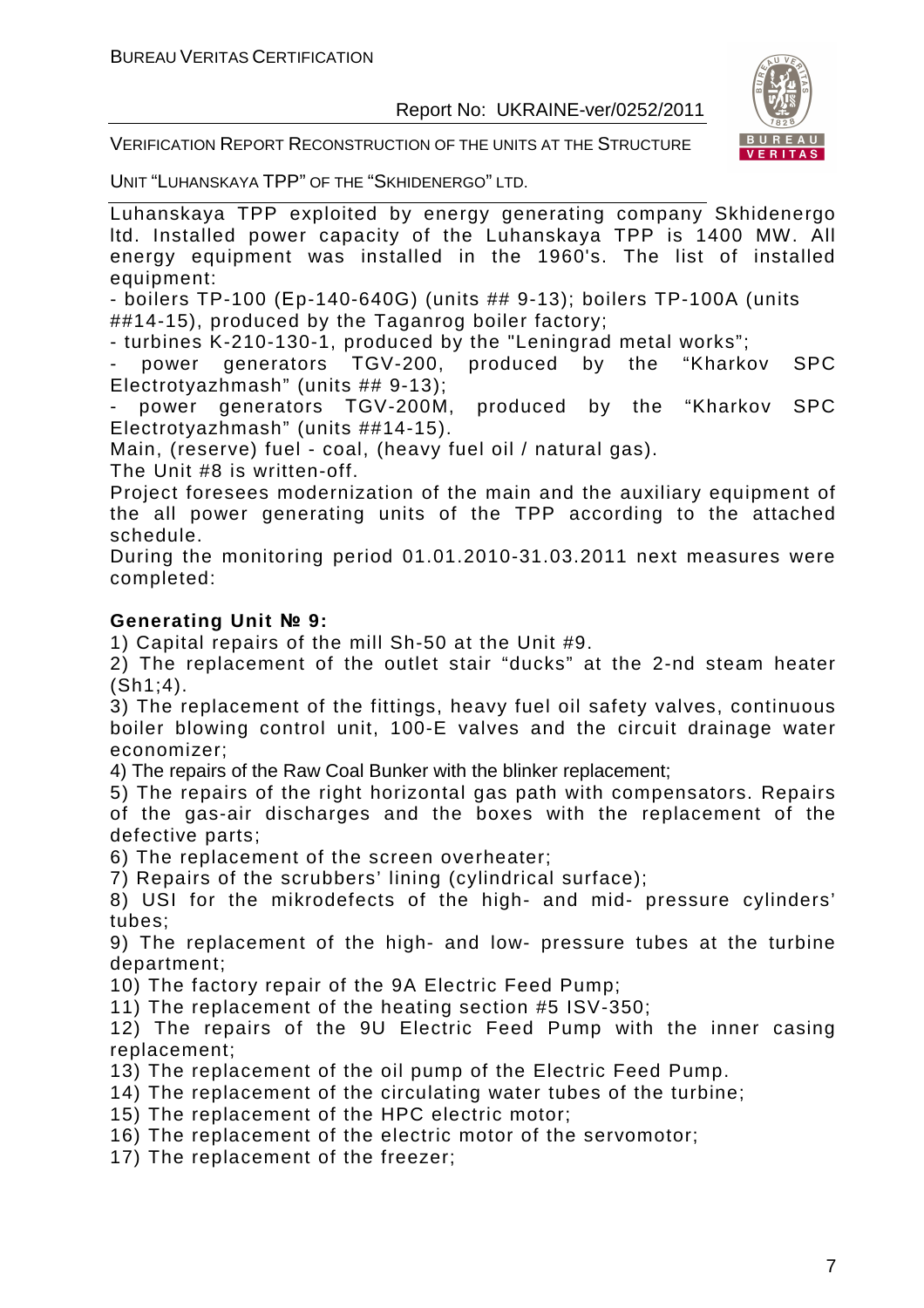VERIFICATION REPORT RECONSTRUCTION OF THE UNITS AT THE STRUCTURE



UNIT "LUHANSKAYA TPP" OF THE "SKHIDENERGO" LTD.

18) The replacement of the electric motor of the Dust Exhauster oil station;

19) The repairs of the main burners at the  $1 - 4$  shafts with the primary and tertiary air tubes replacement;

20) The VVN-220 KV contacts replacement;

21) Construction and replacement of the right horizontal gas-flow with the compensators;

22) The repairs of the Cold-Convector steam Superheater packages with the shell restoration;

#### **Generating Unit № 10**:

1) The hot overheating pipelines turns examination – 10 units; the examination of the High-Pressure Cylinder and the Mid-Pressure Cylinder tubes;

2) The production of the ## 1-5 scrubbers' housings and the metal frameworks;

3) The replacement of the circulating water pipelines (21,5 tons.);

4) The repairs of the High-Pressure Heater (3 units);

5) The steam pipelines cleaning 6020 dm2.

#### **Generating Unit № 11**:

1) The major overhaul of the flow part of the Low-Pressure Cylinder at the DO-200-130 "LMZ" turbine with the replacement of the end and diaphragm seals and the Low-Pressure Rotor placement;

2) The major overhaul of the Sh-50 mill;

3) The inspection of the steam pipelines: live steam – 3 units; hot overheat – 8 units; flow pipelines of the High-Pressure Cylinder and the Mid-Pressure Cylinder – 4 units. Disassembling and the recovery of the thermal insulation;

4) The micro damages' inspection of the screen-type steam overheater flow tube turns. Disassembling and the recovery of the thermal insulation;

5) The trimming of the control groups of the turns at the non-heated zone. The trimming of the flow pipelines of the exhaust collector to the steamtaking camera. The trimming of the live steam and the hot overheating steam pipelines. Disassembling and the recovery of the thermal insulation;

6) The repairs of the Dust Exhauster #A,B outputs of the gas-air pipelines and boxes, high-pressure gas pipelines with the replacement of the defective parts. Disassembling and the recovery of the thermal insulation;

7) The replacement of the fittings, oil safety valves continious boiler blowing control unit, 100-E valves and the circuit drainage water economizer;

8) The repairs of the scrubbers' lining (cylindrical surface);

9) The factory repairs of the Vertical Condenser Pump;

10) The replacement of the generator water sealing;

11) The replacement of the turbogenerator bearing shells #4,5;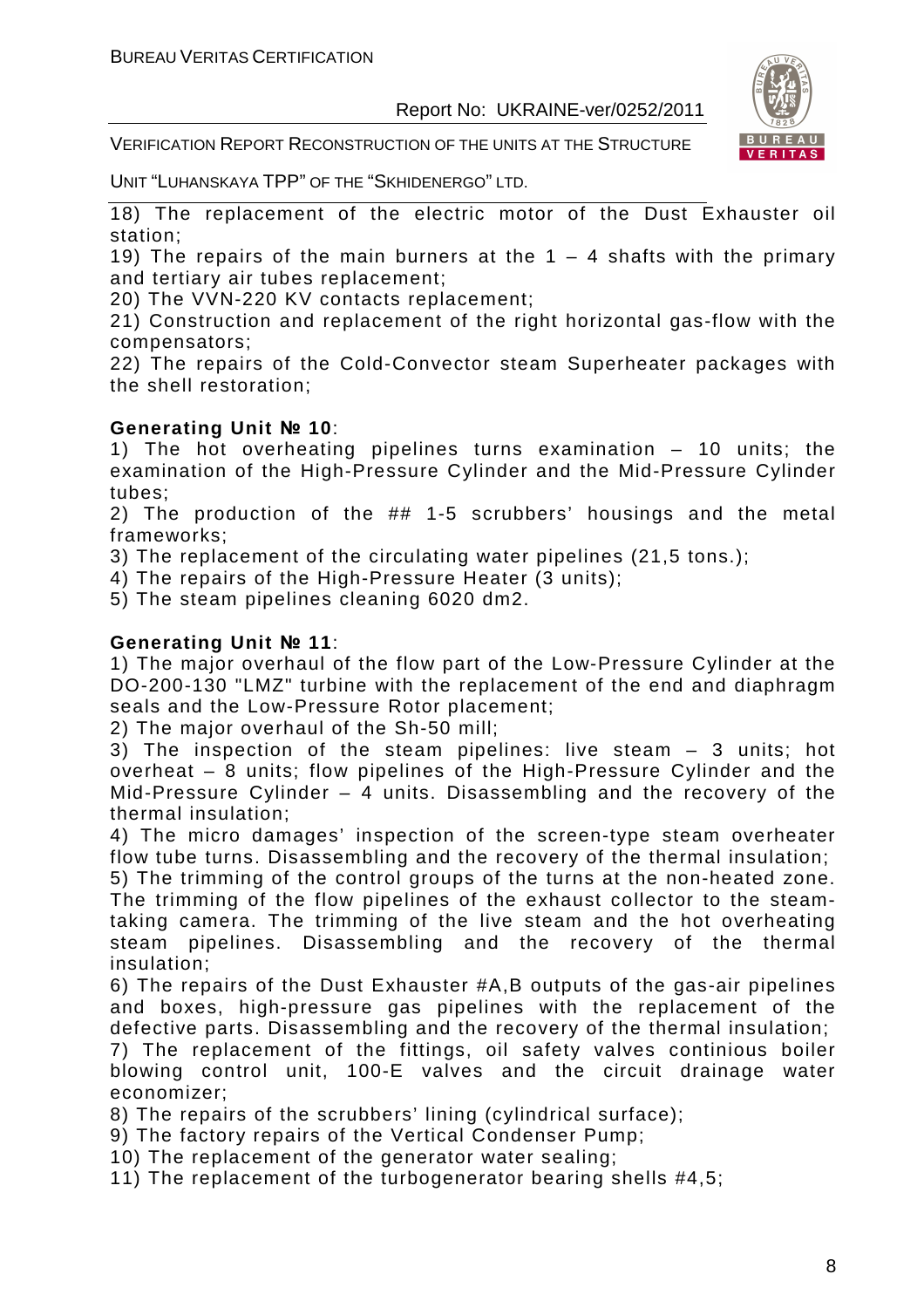

VERIFICATION REPORT RECONSTRUCTION OF THE UNITS AT THE STRUCTURE

UNIT "LUHANSKAYA TPP" OF THE "SKHIDENERGO" LTD.

- 12) The replacement of the circulating water pipelines at the turbine;
- 13) The replacement of the electric motor VPV11А.
- 14) The repairs of the Dust Exhauster rotors;
- 15) The replacement of the MNU oil pump;
- 16) The replacement of the driving gear and the Ball Drum Mill;
- 17) The replacement of the boiler control valve;
- 18) The replacement of the Dust Exhausters outputs;
- 19) Disassembling and the recovery of the thermal insulation of the boiler equipment;
- 20) The replacement of the rotor parts;

#### **Generating Unit № 13**:

1) The major overhaul of the Sh-50 mill;

2) The replacement of the exhauster electric motors;

3) The micro damages' inspection of the screen-type steam overheater flow tube turns. Disassembling and the recovery of the thermal insulation;

4) The trimming of the control groups of the turns at the non-heated zone;

5) The replacement of the turns at the non-heated zone D108х11. Disassembling and the recovery of the thermal insulation;

6) The replacement of the fittings, heavy fuel oil safety valves, continious boiler blowing control unit, 100-E valves and the circuit drainage water economizer;

7) Technical diagnostic of the high-pressure heater 5,6,7 – cases and the pipeline part;

8) The repairs of the turbogenerator sealing scheme with the mounting of the three-way valve; pipelines' and stop valves replacement;

9) The replacement of the catch, accept High-Pressure heater Du -250;

- 10) The replacement of the turbine circulating water pipelines;
- 11) The replacement of the Raw Coal Bunker electric motor 1B,2B.

12) The replacement of the outlet stair "ducks" at the 2-nd steamheater of the shafts №1,2,3 of the ТP-100 boiler;

13) The replacement of the 100-Е catch;

- 14) The replacement of the Dust exhauster armour;
- 15) The repairs of the Clinker Removal System;

16) The replacement of the turbogenerator axial-flow fan blades (50 units);

17) The replacement of 2 electric motors on the regenerative air cooler A;

18) The replacement of the under-binding isolation at the turbogenerator rotor;

19) The replacement of the insulator at the connector of the block jack;

#### **Generating Unit № 14**:

1) The major overhaul of the Sh-50 mill;

2) The replacement of the fittings, heavy fuel oil safety valves, continuous boiler blowing control unit, 100-E valves and the circuit drainage water economizer;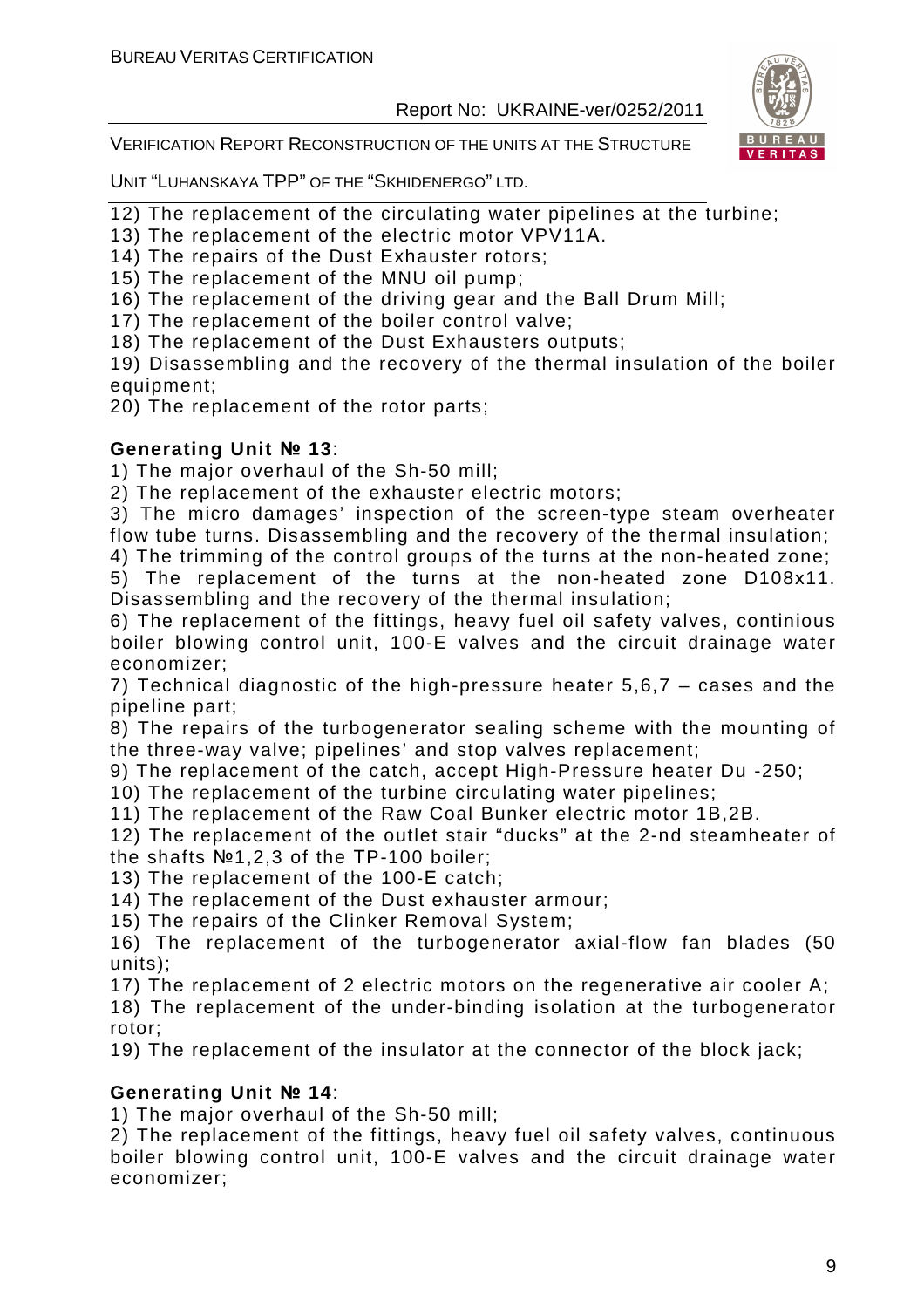

VERIFICATION REPORT RECONSTRUCTION OF THE UNITS AT THE STRUCTURE

UNIT "LUHANSKAYA TPP" OF THE "SKHIDENERGO" LTD.

3) Technical diagnostic of the A and B deaerators;

4) The replacement of the High-Pressure Heater feed water drainages;

5) The repairs of the PN-100 heating section with the tubes replacement;

6) The replacement of the in/out fittings' electric drives, accept High-Pressure Heater 5,6,7.

7) The replacement of the GPZ №1,2 electric drives;

8) The replacement of the turbogenerator drainages;

9) The replacement of the catch at the High-Pressure Heater -5 and High-Pressure Heater -4 Du-150;

10) The repairs of the 14A Electric Feed Pump;

11) The replacement of the bearing shells №1,2 with the recharge;

12) The replacement of the circulating water pipelines at the turbine;

13) The replacement of the 14TSN fan;

14) The replacement of the 14T fan;

15) The replacement of the turbine oil cooler (parts 63-90);

16) The replacement of the active energy meters;

#### **Generating Unit № 15**:

1) The major overhaul of the Sh-50 mill;

2) The replacement of the overhead steam overheater above the Sh№1-4 furnace;

3) The repairs of the cyclones and separators; The replacement of the live steam turns  $325x38$  (from the Unit  $N<sup>2</sup>12$ ) – 4 units;

4) The replacement of the fittings, heavy fuel oil safety valves, continuous boiler blowing control unit, 100-E valves and the circuit drainage water economizer;

5) The replacement of the high- and low- pressure fittings at the turbine equipment:

6) The repairs of the Low-Pressure Cylinder with the low-pressure rotor inspection and repairs;

7) The replacement of the ISV №6 heating section;

8) The replacement of the bearing shells №3,5,6 with the recharge;

9) The repairs of the Low-Pressure Cylinder end seals with the ring segments replacement;

10) The replacement of the straight parts of the circulating water pipelines of the turbine;

11) The repairs of the DV rotor;

12) The replacement of the generator bushing;

13) The repairs of the thermal-mechanical equipment of the electric filters;

14) The replacement of the oil sealing at the flow part of the turbine;

15) The replacement of the VPV electric motor;

16) The replacement ROU-2 catch;

17) The replacement of the 4,984 tons of the screens;

18) The replacement of the end input of the generator;

19) The repairs of the cyclones and the dust separators;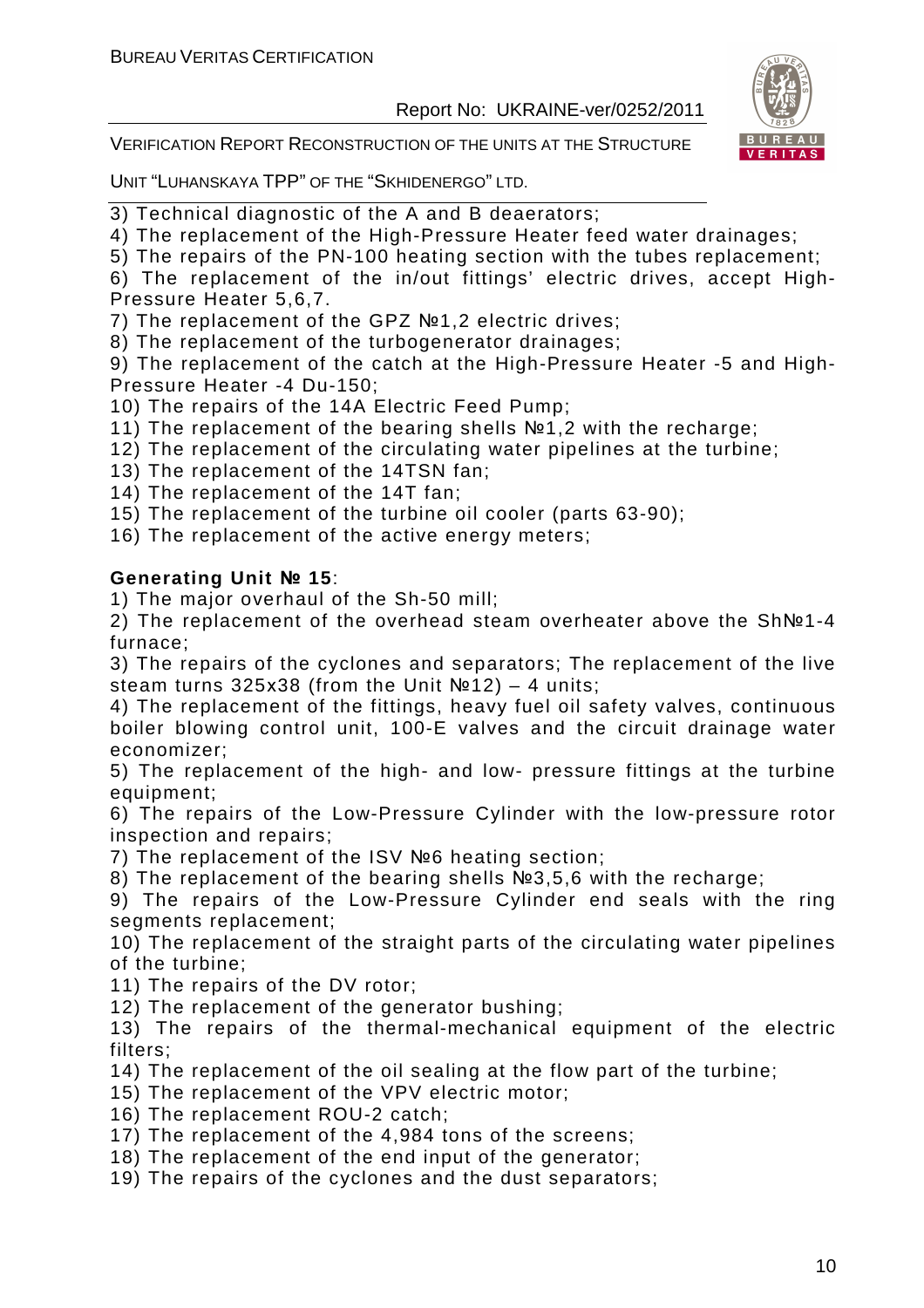

VERIFICATION REPORT RECONSTRUCTION OF THE UNITS AT THE STRUCTURE

UNIT "LUHANSKAYA TPP" OF THE "SKHIDENERGO" LTD.

As the result of the foregoing measures, the average Specific Fuel Rate of the energy supplied by the TPP lowered from 0.4379 tef/MWh (12.8305 GJ/MWh) in the Baseline Scenario to 0.4262 tef/MWh (12.4877 GJ/MWh) in 2010.

#### **3.3 Compliance of the monitoring plan with the monitoring methodology (94-98)**

The monitoring occurred in accordance with the monitoring plan included in the PDD regarding which the determination has been deemed final and is so listed on the UNFCCC JI website.

For calculating the emission reductions or enhancements of net removals, key factors, influencing the baseline emissions or net removals and the activity level of the project and the emissions or removals as well as risks associated with the project were taken into account, as appropriate.

Data sources used for calculating emission reductions or enhancements of net removals are clearly identified, reliable and transparent.

Emission factors, including default emission factors, are selected by carefully balancing accuracy and reasonableness, and appropriately justified of the choice.

The calculation of emission reductions or enhancements of net removals is based on conservative assumptions and the most plausible scenarios in a transparent manner.

#### **3.4 Revision of monitoring plan (99-100)**

"Not applicable"

#### **3.5 Data management (101)**

The data and their sources, provided in monitoring report, are clearly identified, reliable and transparent.

The implementation of data collection procedures is in accordance with the monitoring plan, including the quality control and quality assurance procedures.

The function of the monitoring equipment, including its calibration status, is in order. The monitoring equipment is within its calibration interval.

Calibration of majority part main electric meters carried out by State Enterprise "Luhanskderzhstandartmetrologiia". Some electric meters were calibrated by SE "Donetskderzhstandartmetrologiia".

Duplicate electric meters were calibrated by producing companies "Elstermetronica" or "Telekartpribor".

Coal conveyor scales were calibrated by State Enterprise "Luhanskderzhstandartmetrologiia".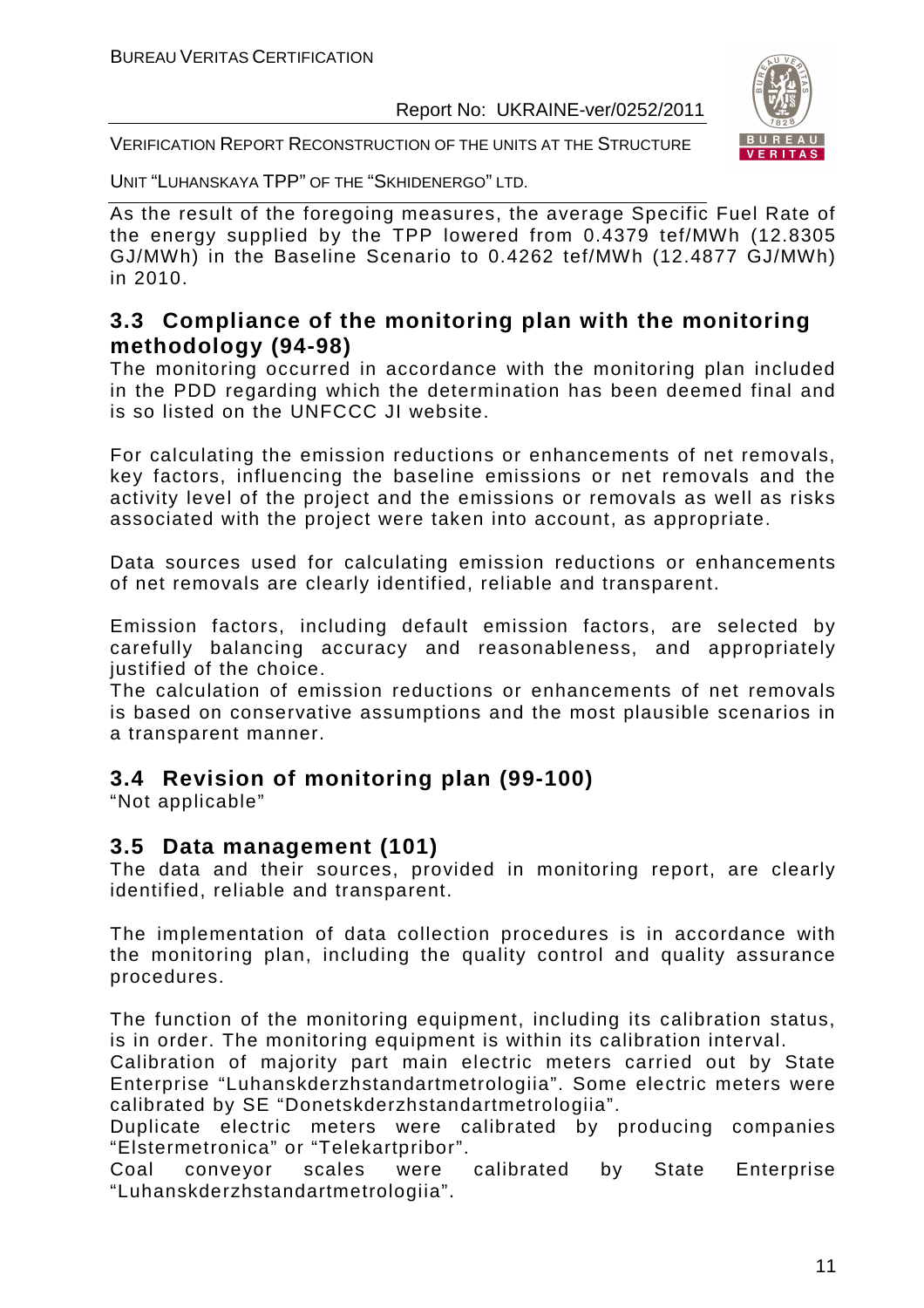

VERIFICATION REPORT RECONSTRUCTION OF THE UNITS AT THE STRUCTURE

UNIT "LUHANSKAYA TPP" OF THE "SKHIDENERGO" LTD.

The heavy fuel oil consumption per period is defined by the stationary measuring instrument (log scale), which is mounted on the each heavy fuel oil tank in accordance with the project. According to the calibration table of the each tank, the heavy fuel oil level, measured with the log scale, is evaluated into the heavy fuel oil level in tons. The difference between the levels, measured at the beginning and the end of the period, shows the heavy fuel oil consumption in the period.

The natural gas consumption is measured by the meter, which is mounted at the AGDS owned by the "Luhanskgas" Company and fixed by signing by the Luhanskaya TPP, "Luhanskgas" Company a monthly act

The evidence and records used for the monitoring are maintained in a traceable manner.

The main parameters of the Station are measured by the meters and shown in graphs in a real time. The data of the fuel consumption is measured and collected for the whole TPP and the energy produced is measured per each unit separately. This allows to measure the average emission for all the TPP and to see the influence of the Project activity while some of the units are out of operation.

All the starts and stops of each Unit are monitored and also shown in the technical documentation alongside with the working time hours for each Unit of the TPP.

That means, that even when some unit is out of the operation, all the measures continue to be collected and the overall project emission is still being calculated. All the calibrations and checks of the equipment are also documented

The electricity supply is being monitored by the Electricity Department of the TPP at the central electric panel of the TPP.

The coal consumption is being monitored daily by the Fuel-Transport Department.

The heavy fuel oil consumption is being monitored daily by the Boiler-Turbine Department of the TPP.

The natural gas consumption is being monitored by the Gas Distribution System.

The data of the Net Caloric Value of the fuel is being provided by the certified laboratory of the TPP daily.

The Technical Production Department collects all the data and calculate the Specific Fuel Rate daily. After that, the data is being summarized in the monthly reports and in the annual report called "3-tech" Form.

All the measures are being sent to the project manager of the "ELTA" company, who collects the data, calculates the emission, emission reductions and creates a monitoring report.

All the data shall be stored in the paper and electronic form at the TPP and in the data base of the "ELTA" company during two years after the end of crediting period.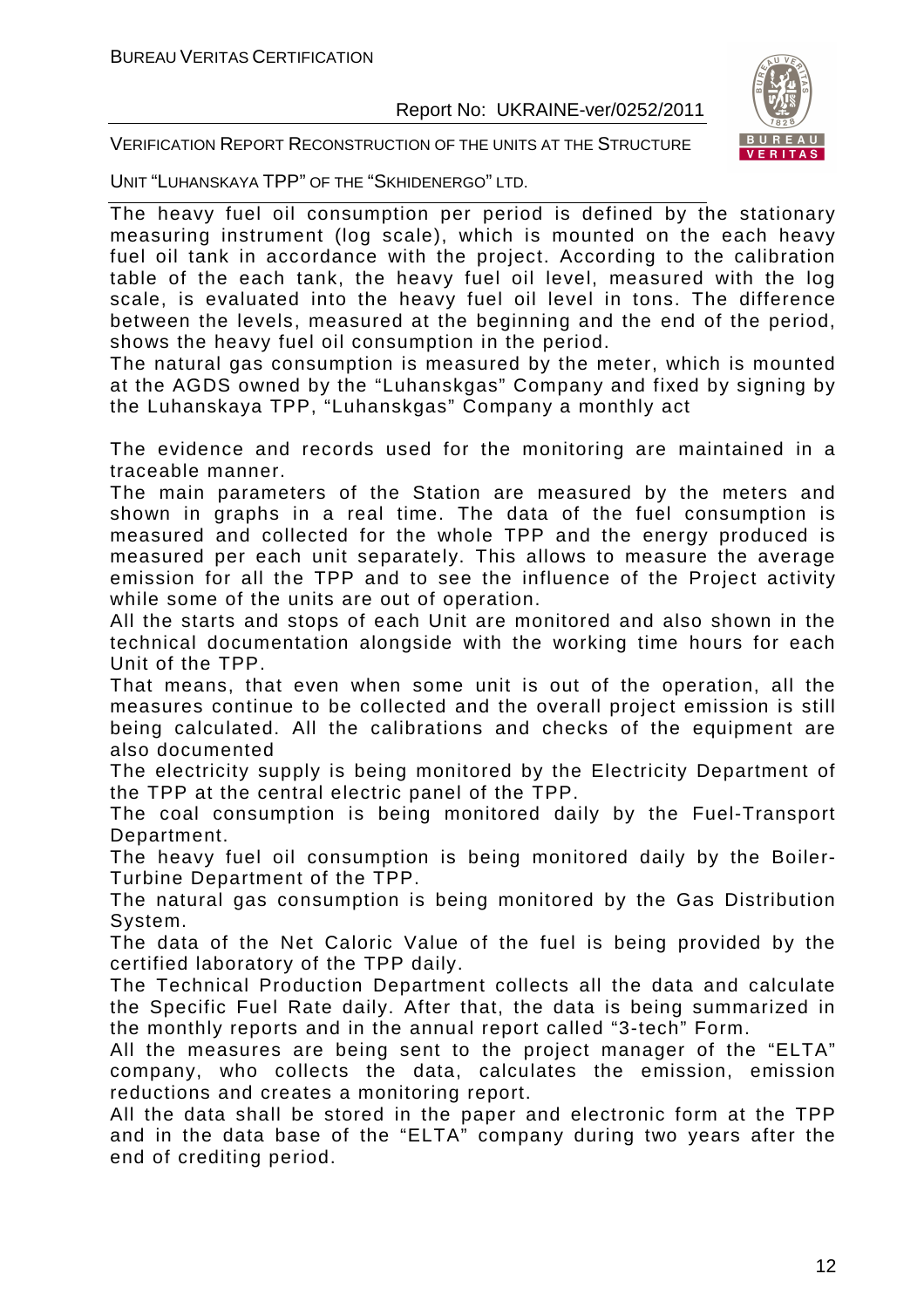VERIFICATION REPORT RECONSTRUCTION OF THE UNITS AT THE STRUCTURE



UNIT "LUHANSKAYA TPP" OF THE "SKHIDENERGO" LTD.

The data collection and management system for the project is in accordance with the monitoring plan.

Mr. Oleksii Mikhailov, senior specialist of Generating Department "Skhidenergo" Ltd, is responsible for the implementation and management of the monitoring process at the structure units in "Skhidenergo" Ltd.

Mr. Oleksandr Maslov, Head of Luhanskaya TPP Producing-Technical Department is responsible for project data collection.

Mr. Maksim Rohovoi, vice-director of "ELTA" JSC, is responsible for JIproject specific baseline and monitoring methodology development.

#### **3.6 Verification regarding programmes of activities (102- 110)**

"Not applicable"

#### **4 VERIFICATION OPINION**

Bureau Veritas Certification has performed the 3<sup>rd</sup> periodic verification of the "Reconstruction of the units at the Structure Unit "Luhanskaya TPP" of the "Skhidenergo" ltd." Project in Ukraine which applies the JI specific approach. The verification was performed on the basis of UNFCCC criteria and host country criteria and also on the criteria given to provide for consistent project operations, monitoring and reporting.

The verification consisted of the following three phases: i) desk review of the project design and the baseline and monitoring plan; ii) follow-up interviews with project stakeholders; iii) resolution of outstanding issues and the issuance of the final verification report and opinion.

The management of "Skhidenergo" ltd is responsible for the preparation of the GHG emissions data and the reported GHG emissions reductions of the project on the basis set out within the project Monitoring and Verification Plan indicated in the final PDD version 2.2. The development and maintenance of records and reporting procedures in accordance with that plan, including the calculation and determination of GHG emission reductions from the project, is the responsibility of the management of the project.

Bureau Veritas Certification verified the Project Monitoring Report version 1.1 for the reporting period as indicated below. Bureau Veritas Certification confirms that the project is implemented as planned and described in approved project design documents. Installed equipment being essential for generating emission reduction runs reliably and is calibrated appropriately. The monitoring system is in place and the project is generating GHG emission reductions.

Bureau Veritas Certification can confirm that the GHG emission reduction is accurately calculated and is free of material errors, omissions, or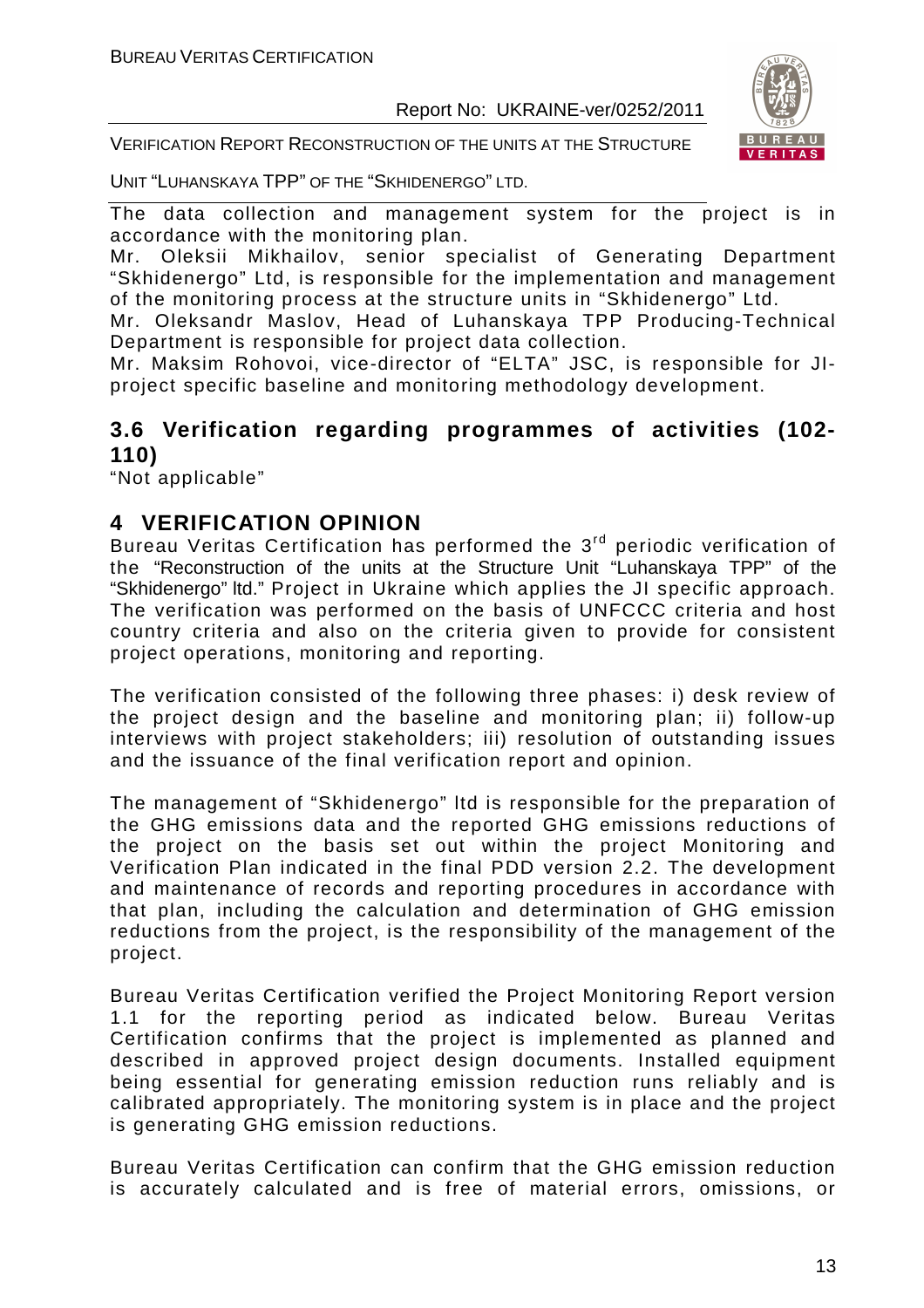

VERIFICATION REPORT RECONSTRUCTION OF THE UNITS AT THE STRUCTURE

UNIT "LUHANSKAYA TPP" OF THE "SKHIDENERGO" LTD.

misstatements. Our opinion relates to the project's GHG emissions and resulting GHG emissions reductions reported and related to the approved project baseline and monitoring, and its associated documents. Based on the information we have seen and evaluated, we confirm, with a reasonable level of assurance, the following statement:

#### Reporting period: From 01/01/2010 to 31/03/2011

| the contract of the contract of the contract of the contract of the contract of the contract of the contract of<br>Baseline emissions |          | $: 8396394$ t $CO2$ equivalents. |
|---------------------------------------------------------------------------------------------------------------------------------------|----------|----------------------------------|
| Project emissions                                                                                                                     | :8123072 | t CO <sub>2</sub> equivalents.   |
| <b>Emission Reductions</b>                                                                                                            | : 273322 | t CO <sub>2</sub> equivalents.   |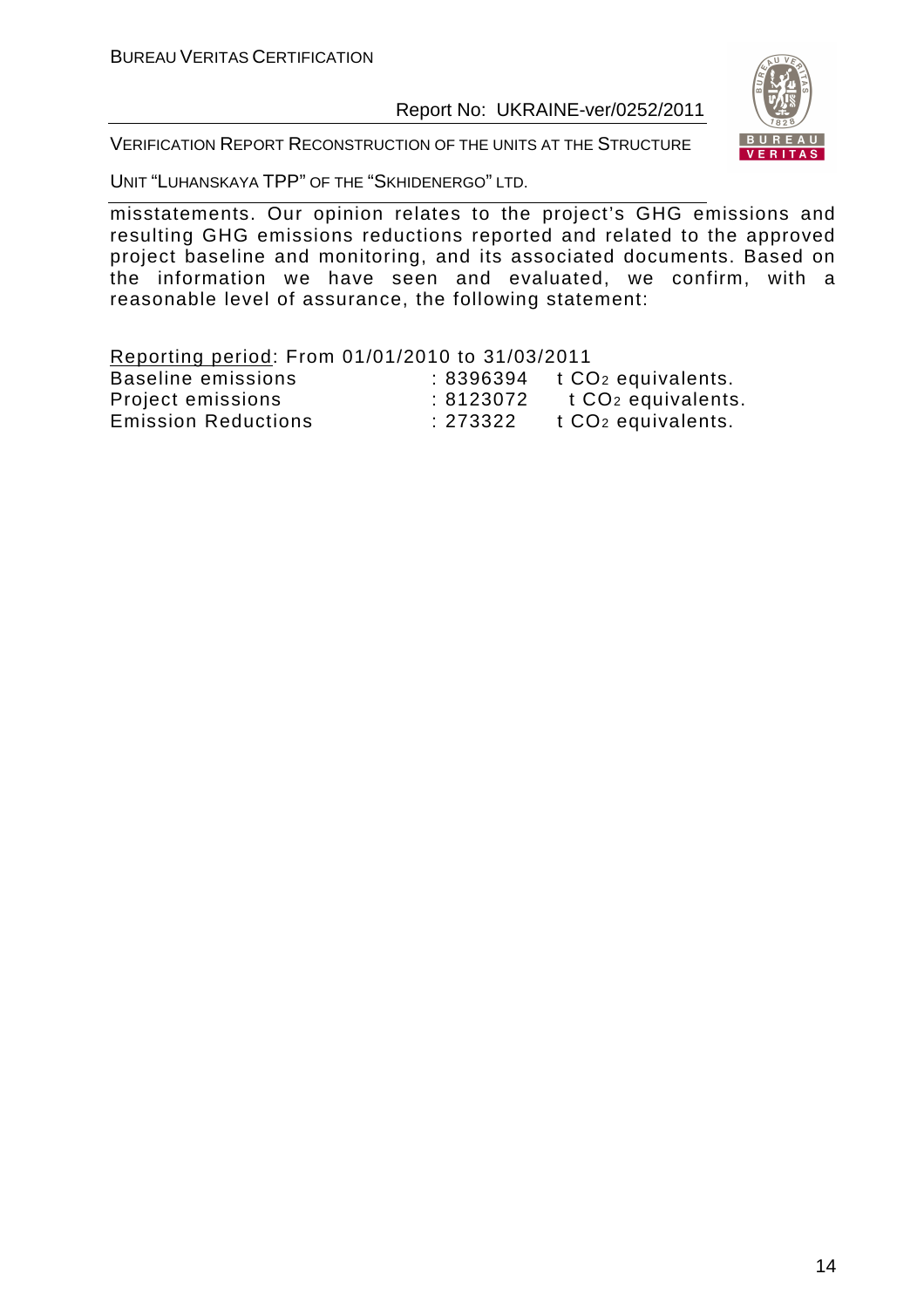VERIFICATION REPORT RECONSTRUCTION OF THE UNITS AT THE STRUCTURE



UNIT "LUHANSKAYA TPP" OF THE "SKHIDENERGO" LTD.

#### **5 REFERENCES**

#### **Category 1 Documents:**

Documents provided by "Skhidenergo" Ltd that relate directly to the GHG components of the project.

- /1/ Project Design Document "Reconstruction of the units at the Structure Unit "Luhanskaya TPP" of the "Skhidenergo" ltd." version 2.2 dated 18/01/2010
- /2/ Monitoring Report "Reconstruction of the units at the Structure Unit "Luhanskaya TPP" of the "Skhidenergo" ltd." version 1.0 dated 01/04/2011
- /3/ Monitoring Report "Reconstruction of the units at the Structure Unit "Luhanskaya TPP" of the "Skhidenergo" ltd." version 1.1 dated 28/04/2011
- /4/ Monitoring Report "Reconstruction of the units at the Structure Unit "Luhanskaya TPP" of the "Skhidenergo" ltd." version 1.2 dated 06/05/2011
- /5/ Determination and verification manual, version 1.0
- /6/ Letter of Approval issued by the National Environmental Investment Agency of Ukraine # 752/23/07 dated 09/06/2010
- /7/ Letter of Approval issued by the UK Department of Energy and Climate Change #CFCarbonII/01/2010 dated 3/12/2010
- /8/ ERUs calculation model Exel file "monitoring Lu Ver 1.2"

#### **Category 2 Documents:**

Background documents related to the design and/or methodologies employed in the design or other reference documents.

- /1/ Form 3тех on equipment operation technical and economic parameters at Luhanska Thermal Power Plant for January-February 2011
- /2/ Form 3тех on equipment operation technical and economic parameters at Luhanska Thermal Power Plant for January-December 2010
- /3/ Form 3тех on equipment operation technical and economic parameters at Luhanska Thermal Power Plant for January 2011
- /4/ Form 3тех on equipment operation technical and economic parameters at Luhanska Thermal Power Plant for February 2011
- /5/ Form 3тех on equipment operation technical and economic parameters at Luhanska Thermal Power Plant for March 2011
- /6/ Photo: Power meter Elster-Metronica type 05RL-С-3, serial #01 147 055
- /7/ Photo: Power meter Elster-Metronica type ЕА02RAL-Р4C-W4, №01 198 743
- /8/ Photo: Power meters Elster-Metronica type ЕА02RAL-P4C-W4, №01 198 727 and type ЕА02RAL-C-4, №011 470 78
- /9/ Photo: Power meters Elster-Metronica type ЕА02RAL-P4C-W4, №01 198 738 and type ЕА02RAL-C-4, №011 470 61
- /10/ Photo: Power meters Elster-Metronica type ЕА02RAL-P4C-W4, №01 198 741
- /11/ Photo: Power meters Elster-Metronica type ЕА02RAL-C-4, №01 147 031
- /12/ Photo: Power meters Elster-Metronica type ЕА02RAL-C-4, №01 147 056
- /13/ Photo: Power meter Elster-Metronica type ЕА02RAL-P4C-W4, №01 198 740
- /14/ Photo: Power meter Elster-Metronica type ЕА02RAL-P4C-W4, №01 198 745
- /15/ Photo: Power meter Elster-Metronica type ЕА02RAL-C-4, №011 470 63 and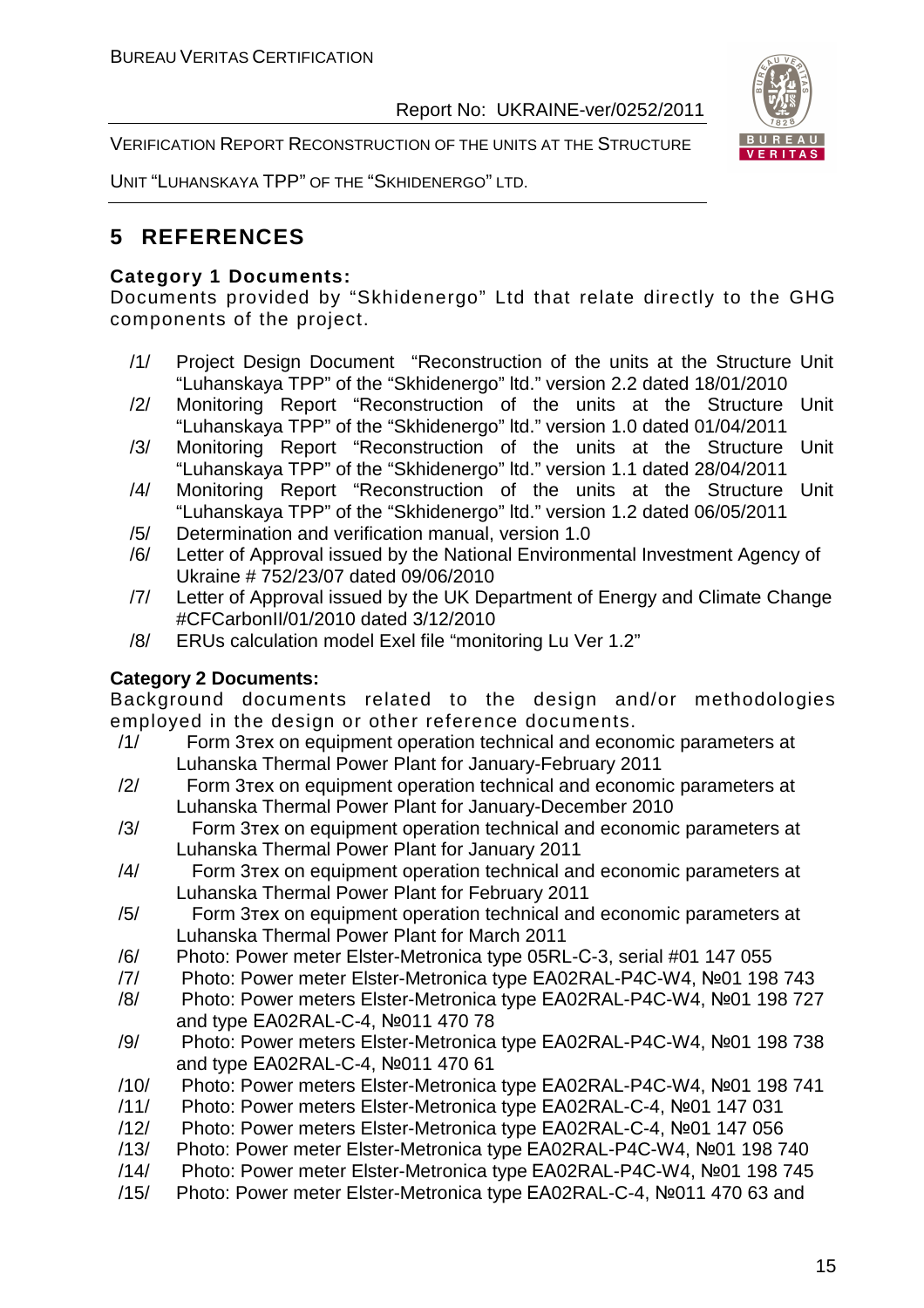

VERIFICATION REPORT RECONSTRUCTION OF THE UNITS AT THE STRUCTURE

UNIT "LUHANSKAYA TPP" OF THE "SKHIDENERGO" LTD.

|      | type EA02RAL-C-4, Nº011 470 31                                         |
|------|------------------------------------------------------------------------|
| /16/ | Photo: Power meters Elster-Metronica type EA02RAL-P4C-W4, Nº01 198 718 |
|      | and type EA02RAL-P4C-W4, Nº01 198 741                                  |
| /17/ | Photo: Power meter Elster-Metronica type EA02RAL-C-4, №01 147 087      |
| /18/ | Photo: Power meters Elster-Metronica type EA02RAL-C-4, №01 147 075,    |
|      | EA02RAL-C-4, Nº01 147 071, EA02RAL-C-4, Nº01 147 038                   |
| /19/ | Photo: Power meters Elster-Metronica type EA02RAL-P4C-W4 №01 198 739,  |
|      | EA02RAL-P4C-W4 №01 198 729, EA02RAL-P4C-W4 №01 198 744                 |
| /20/ | Photo: Power meters Elster-Metronica type EA02RAL-P4C-W4 №01 198 735,  |
|      | and type EA02RAL-C-4 №01 147 060                                       |
| /21/ | Photo: Power meters Elster-Metronica type EA02RAL-P4C-W4 №01 198 721,  |
|      | and type EA02RAL-C-4 Nº01 147 059                                      |
| /22/ | Photo: Power meters Elster-Metronica type EA02RAL-P4C-W4 №01 198 736,  |
|      | and type EA02RAL-C-4 №01 147 092                                       |
| /23/ | Photo: Power meter Elster-Metronica type EA02RAL-P4C-W4 Nº01 198 737   |
| /24/ | Photo: Power meter Elster-Metronica type EA02RAL-P4C-W4 Nº01 198 722   |
| /25/ | Photo: Power meters Elster-Metronica type EA02RAL-P4C-W4 №01 198 728   |
| /26/ | Photo: Power meter Elster-Metronica type EA02RAL-P4C-W4 Nº01 198 724   |
| /27/ | Photo: Power meter Elster-Metronica type EA02RAL-P4C-W4 Nº01 198 732   |
| /28/ | Photo: Power meter type SL 7000 № 36043254                             |
| /29/ | Photo: Power meter Elster-Metronica type EA02-RAL-P4C-4W №01 198 726   |
| /30/ | Photo: Power meter Elster-Metronica type EA02RAL-C-4, №01 147 057      |
| /31/ | Photo: Power meter Elster-Metronica type EA02RAL-C-4, №01 147 050      |
| /32/ | Photo: Power meter Elster-Metronica type EA02RAL-C-4, №01 147 030      |
| /33/ | Photo: Power meter Elster-Metronica type EA02RAL-P4C-W4 Nº01 198 719   |
| /34/ | Photo: Power meter Elster-Metronica type EA02RAL-P4C-W4 Nº01 198 720   |
| /35/ | Photo: Power meters Elster-Metronica type EA02RAL-P4C-W4 №01 198 725   |
| /36/ | Photo: Power meters Elster-Metronica type EA02RAL-P4C-W4 №01 198 725   |
| /37/ | Photo: Power meters Elster-Metronica type EA02RAL-C-4, №01 147 086     |
| /38/ | Photo: Power meters Elster-Metronica type EA02RAL-C-4, №01 147 073     |
| /39/ | Photo: Power meter Elster-Metronica type EA02RAL-C-4, Nº01 147 066     |
| /40/ | Photo: Power meter Elster-Metronica type EA02RAL-P4C-W4 Nº01 198 746   |
| /41/ | Photo: Power meter Elster-Metronica type EA02RAL-P4C-W4 Nº01 198 748   |
| /42/ | Photo: Power meter Elster-Metronica type EA02RAL-C-4, №01 147 091      |
| /43/ | Photo: Power meter Elster-Metronica type EA02RAL-C-4, №01 147 049      |
| /44/ | Photo: Power meter Elster-Metronica type EA02RAL-C-4, №01 147 034      |
| /45/ | Photo: Power meter type SL 7000 № 36043255                             |
| /46/ | Photo: Power meter type SL 7000 № 36043252                             |
| /47/ | Photo: Power meters Elster-Metronica type EA02RAL-P4C-W4 №01 198 717,  |
|      | and type EA02RAL-C-4 №01 147 043                                       |
| /48/ | Photo: Power meters Elster-Metronica type EA02RAL-P4C-W4 №01 198 730,  |
|      | and type EA02RAL-C-4 №01 147 043                                       |
| /49/ | Photo: Conveyor belt scales Ramsey-14, line A                          |
| /50/ | Photo: Conveyor belt scales Ramsey-14, line B                          |
| /51/ | Photo: Micro-Tech 2000 remote digital detectors                        |
| /52/ | Photo: Micro-Tech 2000 remote digital detector                         |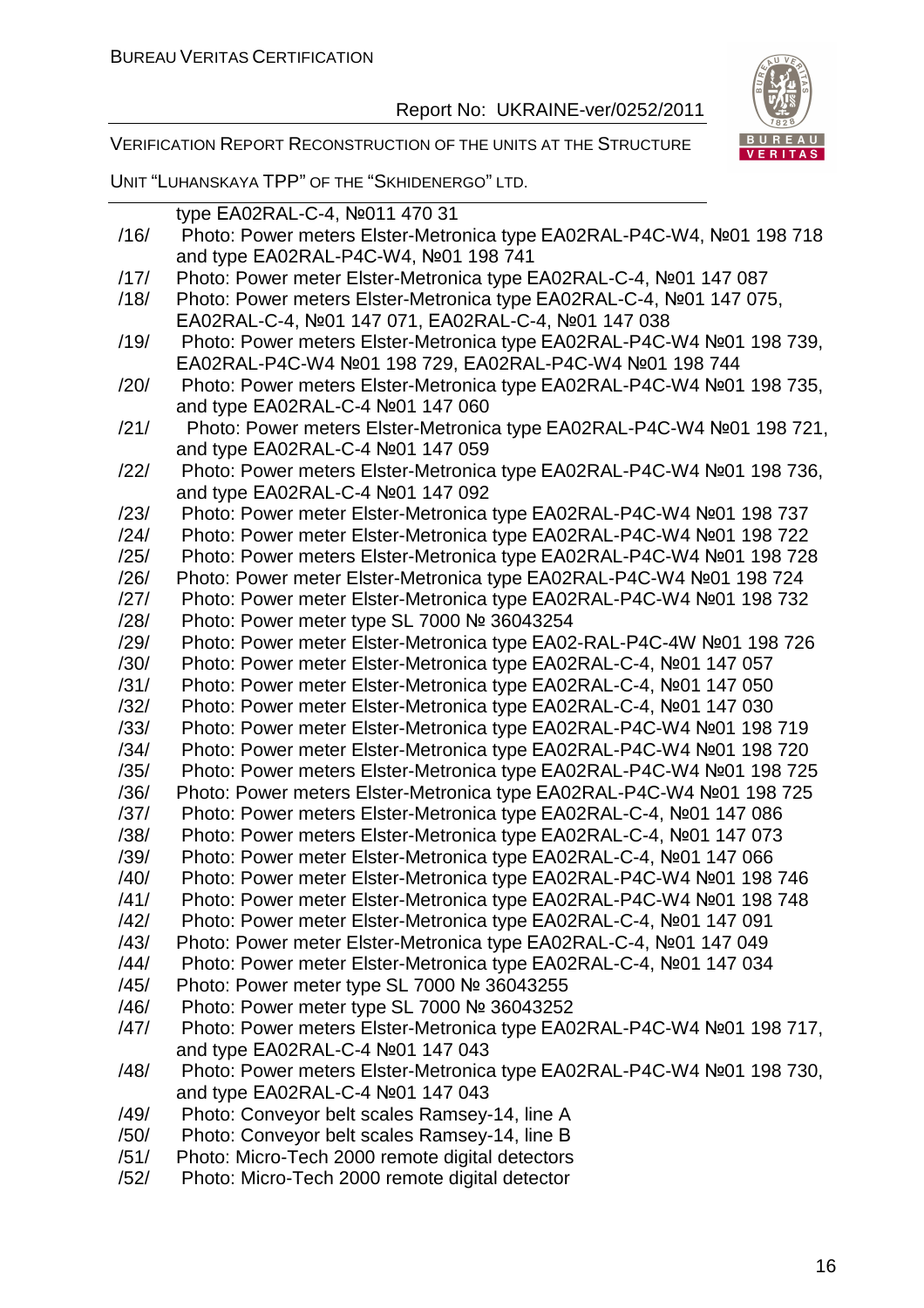

VERIFICATION REPORT RECONSTRUCTION OF THE UNITS AT THE STRUCTURE

UNIT "LUHANSKAYA TPP" OF THE "SKHIDENERGO" LTD.

| /53/ | Fuel consumption logbook                                                       |
|------|--------------------------------------------------------------------------------|
| /54/ | Permit #4410161400 - 11a dated 07/10/2010 on alterations to the permit         |
|      | #4410161400 - 11 dated 16/12/2008 on stationary sources air pollution, issued  |
|      | by Donetsk Region Environmental State Office to to Shidenerho LLC Zuyevska     |
|      | <b>Thermal Power Plant SU</b>                                                  |
| /55/ | Permit #4410161400 - 11 dated 25/02/2009 on stationary sources air             |
|      | pollution, issued by Donetsk Region Environmental State Office to Shidenerho   |
|      | <b>LLC Luhanska Thermal Power Plant SU</b>                                     |
| /56/ | Certificate dated 20/11/2006 on acceptance and calibration of Elster-Metronica |
|      | power meter type 02RAL-C-4, serial #01147043                                   |
| /57/ | Certificate dated 20/11/2006 on acceptance and calibration of Elster-Metronica |
|      | power meter type 02RAL-C-4, serial #01147086                                   |
| /58/ | Certificate dated 20/11/2006 on acceptance and calibration of Elster-Metronica |
|      | power meter type 02RAL-C-4, serial #01147080                                   |
| /59/ | Certificate dated 20/11/2006 on acceptance and calibration of Elster-Metronica |
|      | power meter type 02RAL-C-4, serial #01147092                                   |
| /60/ | Certificate dated 20/11/2006 on acceptance and calibration of Elster-Metronica |
|      | power meter type 02RAL-C-4, serial #01147030                                   |
| /61/ | Certificate dated 20/11/2006 on acceptance and calibration of Elster-Metronica |
|      | power meter type 02RAL-C-4, serial #01147050                                   |
| /62/ | Certificate dated 20/11/2006 on acceptance and calibration of Elster-Metronica |
|      | power meter type 02RAL-C-4, serial #01147078                                   |
| /63/ | Certificate dated 20/11/2006 on acceptance and calibration of Elster-Metronica |
|      | power meter type 02RAL-C-4, serial #01147061                                   |
| /64/ | Certificate dated 20/11/2006 on acceptance and calibration of Elster-Metronica |
|      | power meter type 02RAL-C-4, serial #01147073                                   |
| /65/ | Certificate dated 20/11/2006 on acceptance and calibration of Elster-Metronica |
|      | power meter type 02RAL-C-4, serial #01147055                                   |
| /66/ | Certificate dated 20/11/2006 on acceptance and calibration of Elster-Metronica |
|      | power meter type 02RAL-C-4, serial #01147057                                   |
| /67/ | Certificate dated 20/11/2006 on acceptance and calibration of Elster-Metronica |
|      | power meter type 02RAL-C-4, serial #01147040                                   |
| /68/ | Certificate dated 20/11/2006 on acceptance and calibration of Elster-Metronica |
|      | power meter type 02RAL-C-4, serial #01147066                                   |
| /69/ | Certificate dated 20/11/2006 on acceptance and calibration of Elster-Metronica |
|      | power meter type 02RAL-C-4, serial #01147063                                   |
| /70/ | Certificate dated 20/11/2006 on acceptance and calibration of Elster-Metronica |
|      | power meter type 02RAL-C-4, serial #01147056                                   |
| /71/ | Certificate dated 20/11/2006 on acceptance and calibration of Elster-Metronica |
|      | power meter type 02RAL-C-4, serial #01147071                                   |
| /72/ | Certificate dated 20/11/2006 on acceptance and calibration of Elster-Metronica |
|      | power meter type 02RAL-C-4, serial #01147038                                   |
| /73/ | Certificate dated 20/11/2006 on acceptance and calibration of Elster-Metronica |
|      | power meter type 02RAL-C-4, serial #01147060                                   |
| /74/ | Certificate dated 20/11/2006 on acceptance and calibration of Elster-Metronica |

power meter type 02RАL-С-4, serial #01147075

17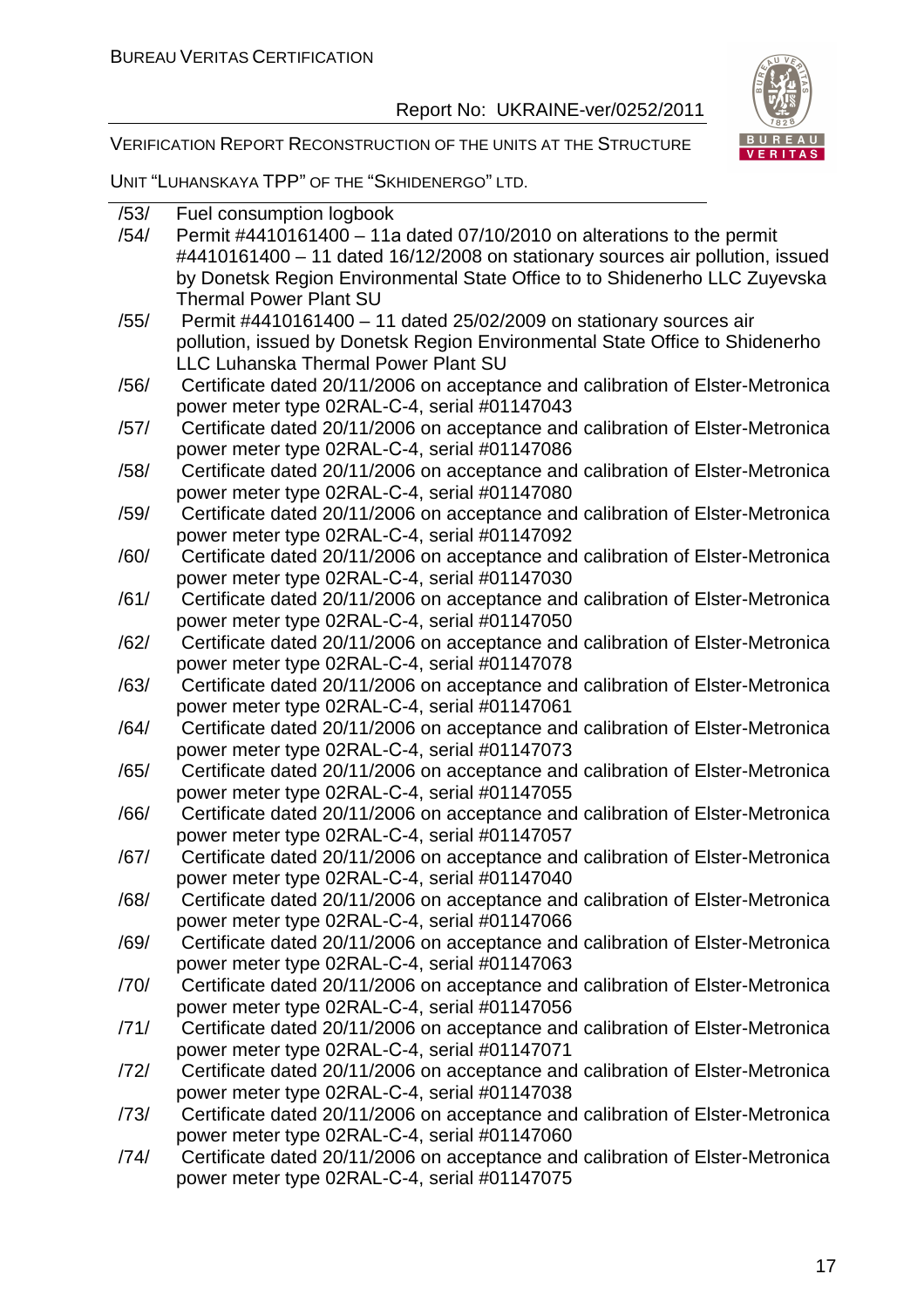

VERIFICATION REPORT RECONSTRUCTION OF THE UNITS AT THE STRUCTURE

UNIT "LUHANSKAYA TPP" OF THE "SKHIDENERGO" LTD.

/75/ Certificate dated 20/11/2006 on acceptance and calibration of Elster-Metronica power meter type 02RАL-С-4, serial #01147031 /76/ Certificate dated 20/11/2006 on acceptance and calibration of Elster-Metronica power meter type 02RАL-С-4, serial #01147059 /77/ Certificate dated 20/11/2006 on acceptance and calibration of Elster-Metronica power meter type 02RАL-С-4, serial #01147087 /78/ Certificate dated 20/11/2006 on acceptance and calibration of Elster-Metronica power meter type 02RАL-С-4, serial #01147100 /79/ Certificate dated 20/11/2006 on acceptance and calibration of Elster-Metronica power meter type 02RАL-С-4, serial #01147107 /80/ Certificate dated 20/11/2006 on acceptance and calibration of Elster-Metronica power meter type 02RАL-С-4, serial #01147098 /81/ Certificate dated 12/2006 on acceptance and calibration of power meter type Enerhia-9, serial #36093 /82/ Certificate dated 12/2006 on acceptance and calibration of power meter type Enerhia-9, serial #36092 /83/ Certificate dated 12/2006 on acceptance and calibration of power meter type Enerhia-9, serial #36094 /84/ Certificate dated 12/2006 on acceptance and calibration of power meter type Enerhia-9, serial #36098 /85/ Certificate dated 12/2006 on acceptance and calibration of power meter type Enerhia-9, serial #36044 /86/ Certificate dated 12/2006 on acceptance and calibration of power meter type Enerhia-9, serial #36047 /87/ Certificate dated 12/2006 on acceptance and calibration of power meter type Enerhia-9, serial #36045 /88/ Certificate dated 12/2006 on acceptance and calibration of power meter type Enerhia-9, serial #36050 /89/ Certificate dated 12/2006 on acceptance and calibration of power meter type Enerhia-9, serial #36049 /90/ Certificate dated 12/2006 on acceptance and calibration of power meter type Enerhia-9, serial #36051 /91/ Certificate dated 28/01/1998 on acceptance and calibration of power meter type A1R-3-OL-C4-T, serial #01013158 /92/ Certificate dated 28/01/1998 on acceptance and calibration of power meter type A1R-3-OL-C4-T, serial #01013154 /93/ Certificate dated 28/01/1998 on acceptance and calibration of power meter type A1R-3-OL-C4-T, serial #01015420 /94/ Certificate dated 13/08/2006 on acceptance and calibration of Elster-Metronica power meter type 02RАL-P4С-W4, serial #01198745 /95/ Certificate dated 13/08/2006 on acceptance and calibration of Elster-Metronica power meter type 02RАL-P4С-W4, serial #01198741 /96/ Certificate dated 13/08/2006 on acceptance and calibration of Elster-Metronica power meter type 02RАL-P4С-W4, serial #01198721 /97/ Certificate dated 13/08/2006 on acceptance and calibration of Elster-Metronica power meter type 02RАL-P4С-W4, serial #01198718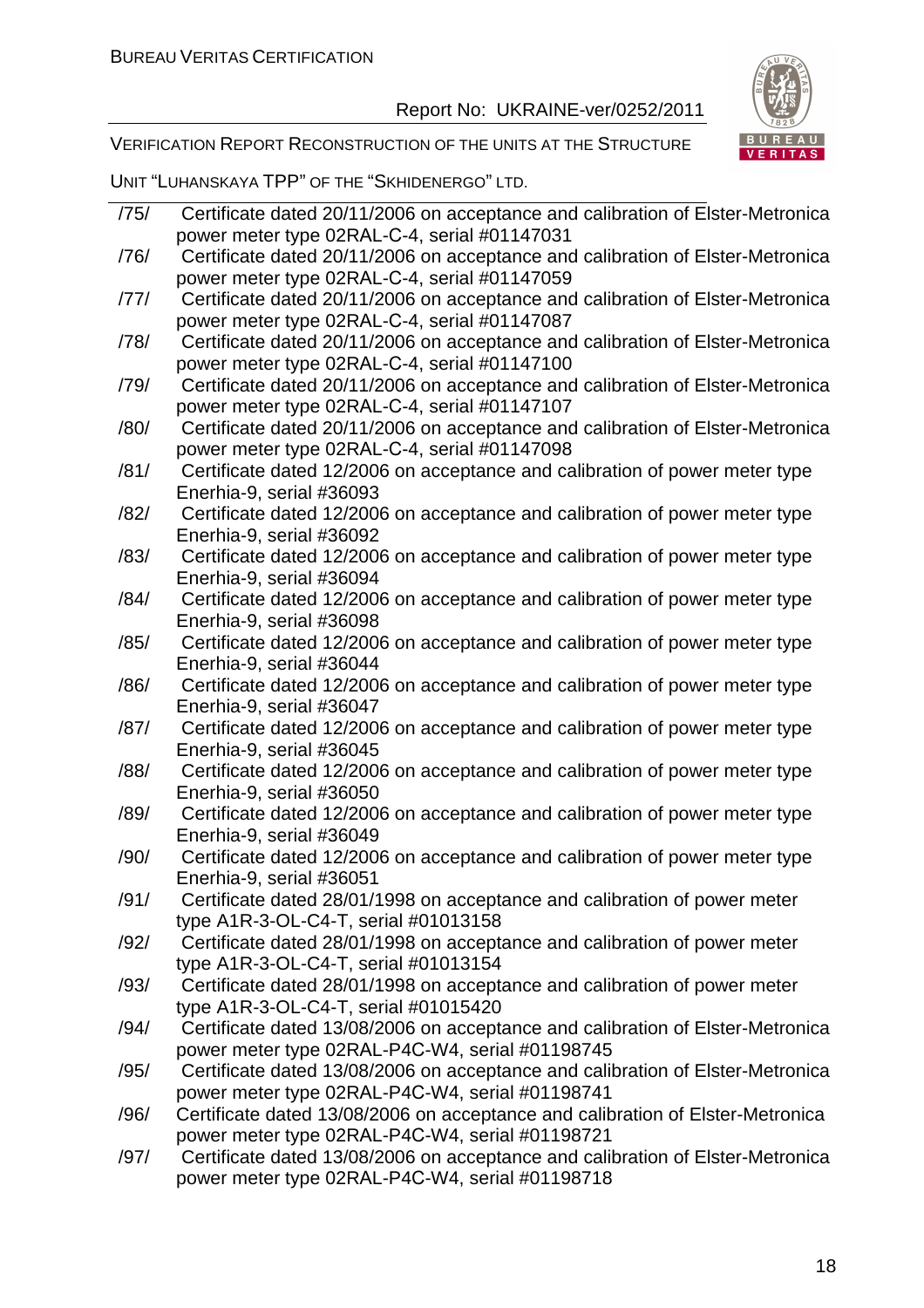

VERIFICATION REPORT RECONSTRUCTION OF THE UNITS AT THE STRUCTURE

UNIT "LUHANSKAYA TPP" OF THE "SKHIDENERGO" LTD.

| /98/  | Certificate dated 13/08/2006 on acceptance and calibration of Elster-Metronica       |
|-------|--------------------------------------------------------------------------------------|
|       | power meter type 02RAL-P4C-W4, serial #01198744                                      |
| /99/  | Certificate dated 13/08/2006 on acceptance and calibration of Elster-Metronica       |
|       | power meter type 02RAL-P4C-W4, serial #01198735                                      |
| /100/ | Certificate dated 13/08/2006 on acceptance and calibration of Elster-Metronica       |
|       | power meter type 02RAL-P4C-W4, serial #01198739                                      |
| /101/ | Certificate dated 13/08/2006 on acceptance and calibration of Elster-Metronica       |
|       | power meter type 02RAL-P4C-W4, serial #01198729                                      |
| /102/ | Certificate dated 13/08/2006 on acceptance and calibration of Elster-Metronica       |
|       | power meter type 02RAL-P4C-W4, serial #01198740                                      |
| /103/ | Certificate dated 13/08/2006 on acceptance and calibration of Elster-Metronica       |
|       | power meter type 02RAL-P4C-W4, serial #01198748                                      |
| /104/ | Certificate dated 13/08/2006 on acceptance and calibration of Elster-Metronica       |
|       | power meter type 02RAL-P4C-W4, serial #01198730                                      |
| /105/ | Certificate dated 13/08/2006 on acceptance and calibration of Elster-Metronica       |
|       | power meter type 02RAL-P4C-W4, serial #01198719                                      |
| /106/ | Certificate dated 13/08/2006 on acceptance and calibration of Elster-Metronica       |
|       | power meter type 02RAL-P4C-W4, serial #01198743                                      |
| /107/ | Certificate dated 13/08/2006 on acceptance and calibration of Elster-Metronica       |
|       | power meter type 02RAL-P4C-W4, serial #01198717                                      |
| /108/ | Certificate dated 13/08/2006 on acceptance and calibration of Elster-Metronica       |
|       | power meter type 02RAL-P4C-W4, serial #01198723                                      |
| /109/ | Certificate dated 13/08/2006 on acceptance and calibration of Elster-Metronica       |
|       | power meter type 02RAL-P4C-W4, serial #01198736                                      |
| /110/ | Certificate dated 13/08/2006 on acceptance and calibration of Elster-Metronica       |
|       | power meter type 02RAL-P4C-W4, serial #01198746                                      |
| /111/ | Certificate dated 13/08/2006 on acceptance and calibration of Elster-Metronica       |
|       | power meter type 02RAL-P4C-W4, serial #01198738                                      |
| /112/ | Certificate dated 13/08/2006 on acceptance and calibration of Elster-Metronica       |
|       | power meter type 02RAL-P4C-W4, serial #01198727                                      |
| /113/ | Certificate dated 13/08/2006 on acceptance and calibration of Elster-Metronica       |
|       | power meter type 02RAL-P4C-W4, serial #01198720                                      |
|       | /114/ Certificate dated 13/08/2006 on acceptance and calibration of Elster-Metronica |
|       | power meter type 02RAL-P4C-W4, serial #01198725                                      |
| /115/ | Form 11-мтп, issued to Shidenerho LLC Luhanska Thermal Power Plant SU.               |
|       | Report on fuel, heat and power consumption results for January-December              |
|       | 2010                                                                                 |
| /116/ | Form 2-Tn, issued to Shidenerho Ltd Luhanska Thermal Power Plant SU.                 |
|       | Report on air protection for 2010                                                    |
| /117/ | Form 2-Th, issued to Shidenerho Ltd Luhanska Thermal Power Plant SU.                 |
|       | Report on air protection for I quarter 2011                                          |
| /118/ | Attestation certificate dated 25/12/2007 on Shidenerho Ltd Luhanska Thermal          |
|       | Power Plant Structural Unit production chemical laboratory                           |
| /119/ | Attestation certificate dated 24/12/2010 on Shidenerho Ltd Luhanska Thermal          |
|       | Power Plant Structural Unit production chemical laboratory                           |
| /120/ | Calibration certificate on conveyor belt scales RAMSEY 14 # 09430429, dated          |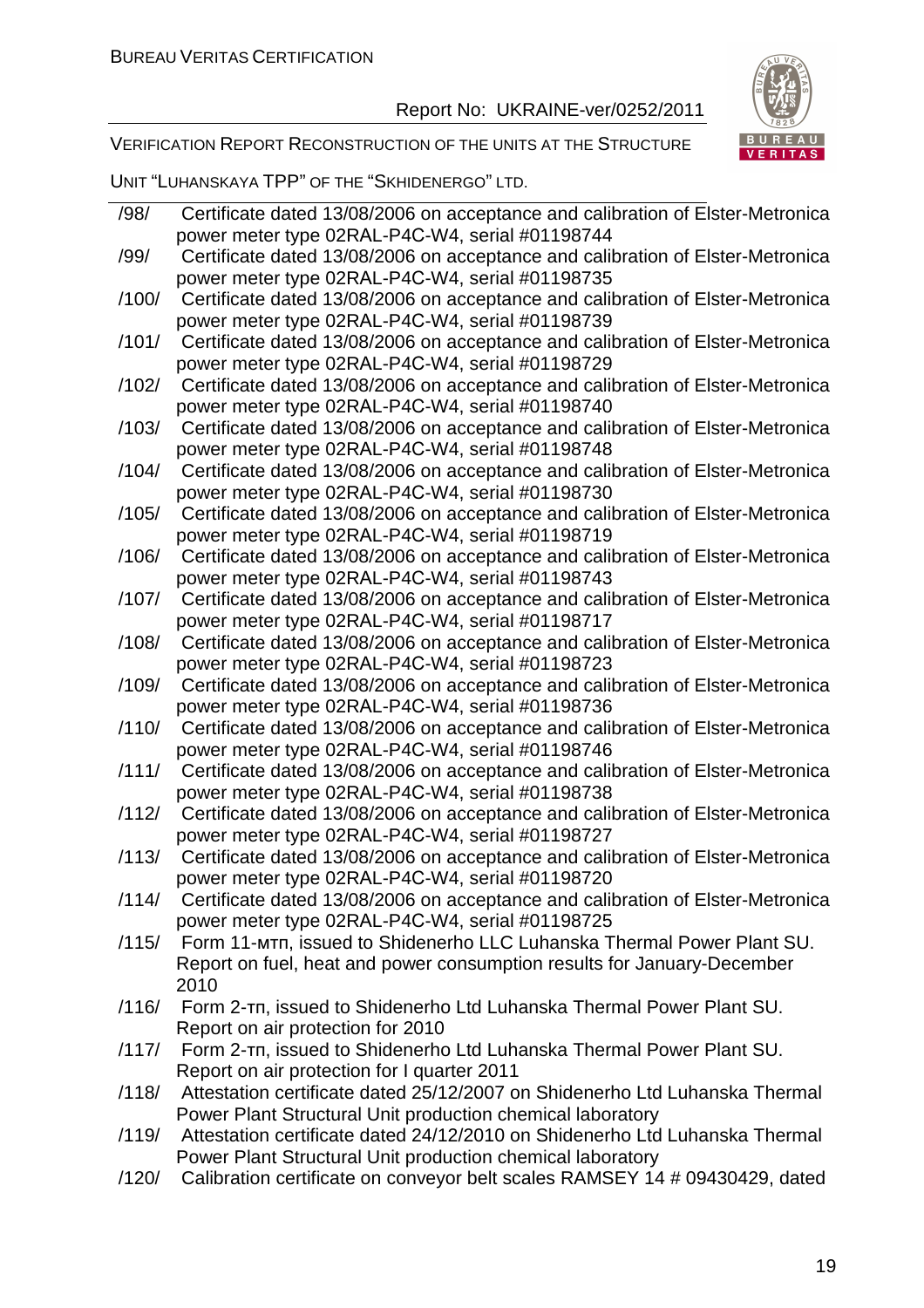VERIFICATION REPORT RECONSTRUCTION OF THE UNITS AT THE STRUCTURE



UNIT "LUHANSKAYA TPP" OF THE "SKHIDENERGO" LTD.

| 27.04.2010 |  |
|------------|--|
|            |  |

- /121/ Calibration certificate on conveyor belt scales RAMSEY 14 # 09430429, dated 27.04.2010
- /122/ Calibration certificate on conveyor belt scales # 435, line 15B, dated 23.07.2010
- /123/ Calibration certificate on conveyor belt scales # 432, line 15A, dated 23.07.2010
- /124/ Protocol #2 dated 04/01/2010 on input control results, heavy fuel oil M-100
- /125/ Protocol #1 dated 01-05/01/2011 on input control results, fuel coal
- /126/ Protocol #55 dated 01-05/10/2010 on input control results, fuel coal
- /127/ Protocol #37 dated 01-05/07/2010 on input control results, fuel coal
- /128/ Protocol #19 dated 01-05/04/2010 on input control results, fuel coal
- /129/ Protocol #1 dated 01-05/01/2010 on input control results, fuel coal
- /130/ Form 22тп on fuel leftovers consumption at Luhanska Thermal Power Plant for March 2011
- /131/ Form 23тп on fuel leftovers stock-taking at Luhanska Thermal Power Plant for 31/03/2011
- /132/ Form 22тп on fuel leftovers consumption at Luhanska Thermal Power Plant for February 2011
- /133/ Form 23тп on fuel leftovers stock-taking at Luhanska Thermal Power Plant for 25/02/2011
- /134/ Form 22тп on fuel leftovers consumption at Luhanska Thermal Power Plant for January 2011
- /135/ Form 23тп on fuel leftovers stock-taking at Luhanska Thermal Power Plant for 31/01/2011
- /136/ Statement dated 31/03/11 on natural gas acceptance-transmittance
- /137/ Statement dated 25/02/11 on natural gas acceptance-transmittance
- /138/ Statement dated 31/01/11 on natural gas acceptance-transmittance
- /139/ Certificate #1584 dated 17.11.2010 on natural gas quality
- /140/ Sample logbook from 1/01/2011 to 31/01/2011
- /141/ Analysis result #66 dated 04/01/11 on coal AШ 0-6
- /142/ Certificate #349 dated 30/12/10 on coal AШ 0-6 quality
- /143/ Analysis result #64 dated 03/01/11 on coal TO-100н
- /144/ Certificate #1678 dated 30/12/10 on coal TO-100н quality
- /145/ Sample logbook from 1/11/2010 to 31/11/2010
- /146/ Analysis result #5881 dated 07/11/10 on coal TO-100
- /147/ Certificate #2902 dated 5/11/10 on coal TO-100 quality
- /148/ Analysis result #5919 dated 09/11/10 on coal TР-100Ж
- /149/ Certificate #507 dated 06/11/10 on coal TР 0-200 quality
- /150/ Analysis result #5921 dated 09/11/10 on coal АШ 0-6 об
- /151/ Certificate #1672 dated 08/11/10 on coal АШ 0-6 об quality
- /152/ Analysis result #6012 dated 14/11/10 on coal АШ 0-6 конц
- /153/ Certificate #873 dated 13/11/10 on coal АШ 0-6 конц quality
- /154/ Certificate on high sulfurous fuel oil quality
- /155/ Calibrating certificate on electric meters SL7000 ## 36043255, 36043252, 36043254, and EA02RAL-P4C-4W, #01198726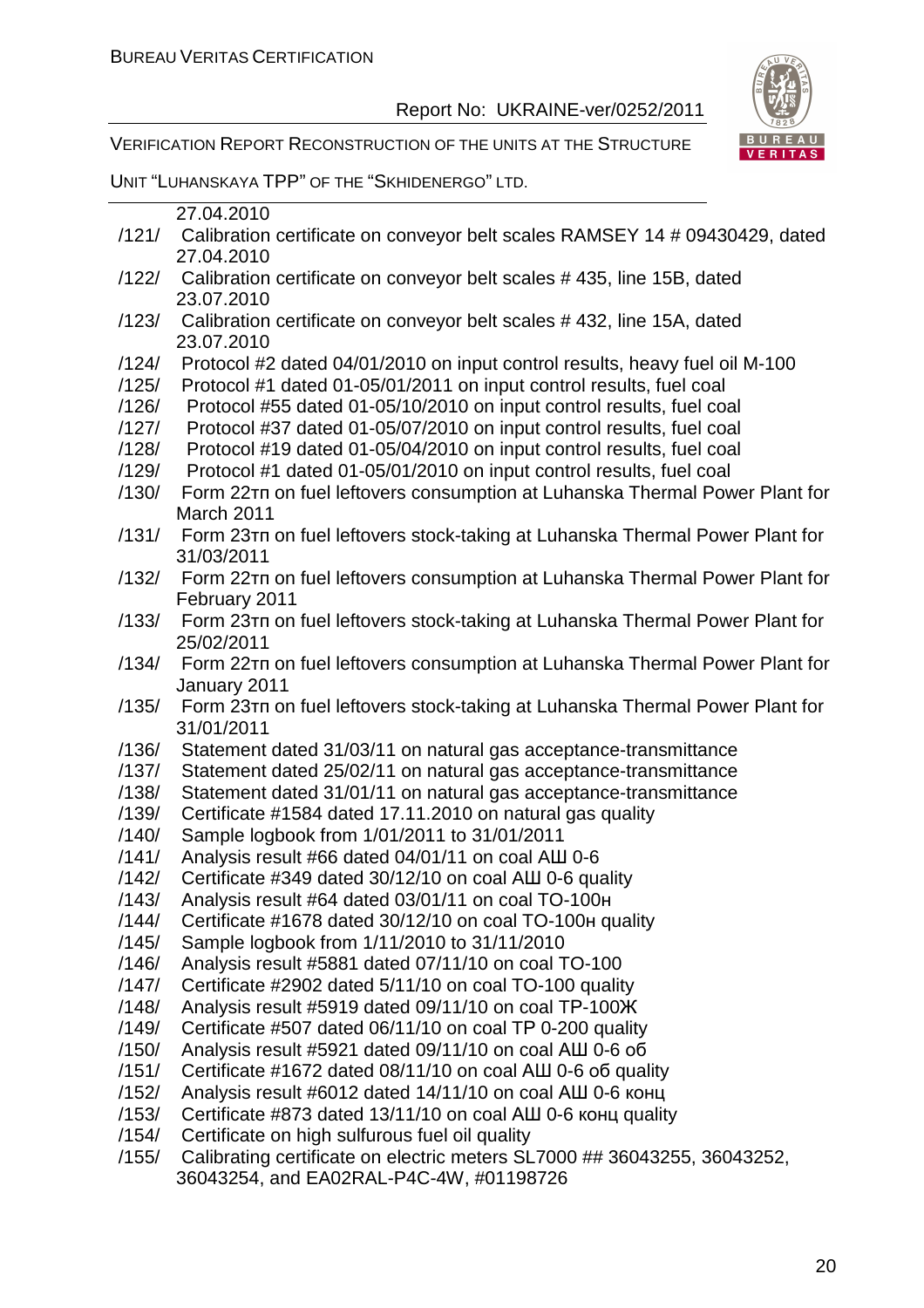

VERIFICATION REPORT RECONSTRUCTION OF THE UNITS AT THE STRUCTURE

UNIT "LUHANSKAYA TPP" OF THE "SKHIDENERGO" LTD.

- /156/ LLC Vostokenergo Order #202 of 09.09.10 on archiving the JI project information.
- /157/ Statement of working commission on equipment pre-commissioning dated June 2010, Luhanska Thermal Power Plant block #11 gas pipelines
- /158/ Statement of working commission on equipment pre-commissioning dated July 2010, Luhanska Thermal Power Plant block #11 gas pipelines
- /159/ Statement of working commission on equipment pre-commissioning dated June 2010, Luhanska Thermal Power Plant block #11 exhauster thermo insulation
- /160/ Statement of working commission on equipment pre-commissioning dated July 2010, Luhanska Thermal Power Plant block #11 gas exhauster thermo insulation
- /161/ Statement of working commission on equipment pre-commissioning dated July 2010, Luhanska Thermal Power Plant block #11 boilers thermo insulation
- /162/ Statement of working commission on equipment pre-commissioning dated July 2010, Luhanska Thermal Power Plant block #11 repairs of the scrubbers' lining (cylindrical surface)
- /163/ Statement of working commission on equipment pre-commissioning dated July 2010, Luhanska Thermal Power Plant block #11 repairs of the gas burners thermo insulation
- /164/ Statement of working commission on equipment pre-commissioning dated July 2010, Luhanska Thermal Power Plant block #9 repairs steam superheaters
- /165/ Statement of working commission on equipment pre-commissioning dated July 2010, Luhanska Thermal Power Plant block #9 repairs steam superheaters

#### **Persons interviewed:**

List persons interviewed during the verification or persons that contributed with other information that are not included in the documents listed above.

- /1/ Vyctor Malygin Chief engineer of Luhansk TPP
- /2/ Oleksandr Maslov Head of Production-Technical Department of Luhansk TPP
- /3/ Vitaliy Priz Head of Transport-Fuel Department of Luhansk TPP
- /4/ Ievgen Serebryanskyi Head of Boiler-Turbine Department of Luhansk TPP
- /5/ Sergey Bychkov Head of Electricity Department of Luhansk TPP
- /6/ Olena Ageyenkova Head of Chemical Laboratory of Luhansk TPP
- /7/ Maksim Rohovoy Deputy Director of JSC "ELTA"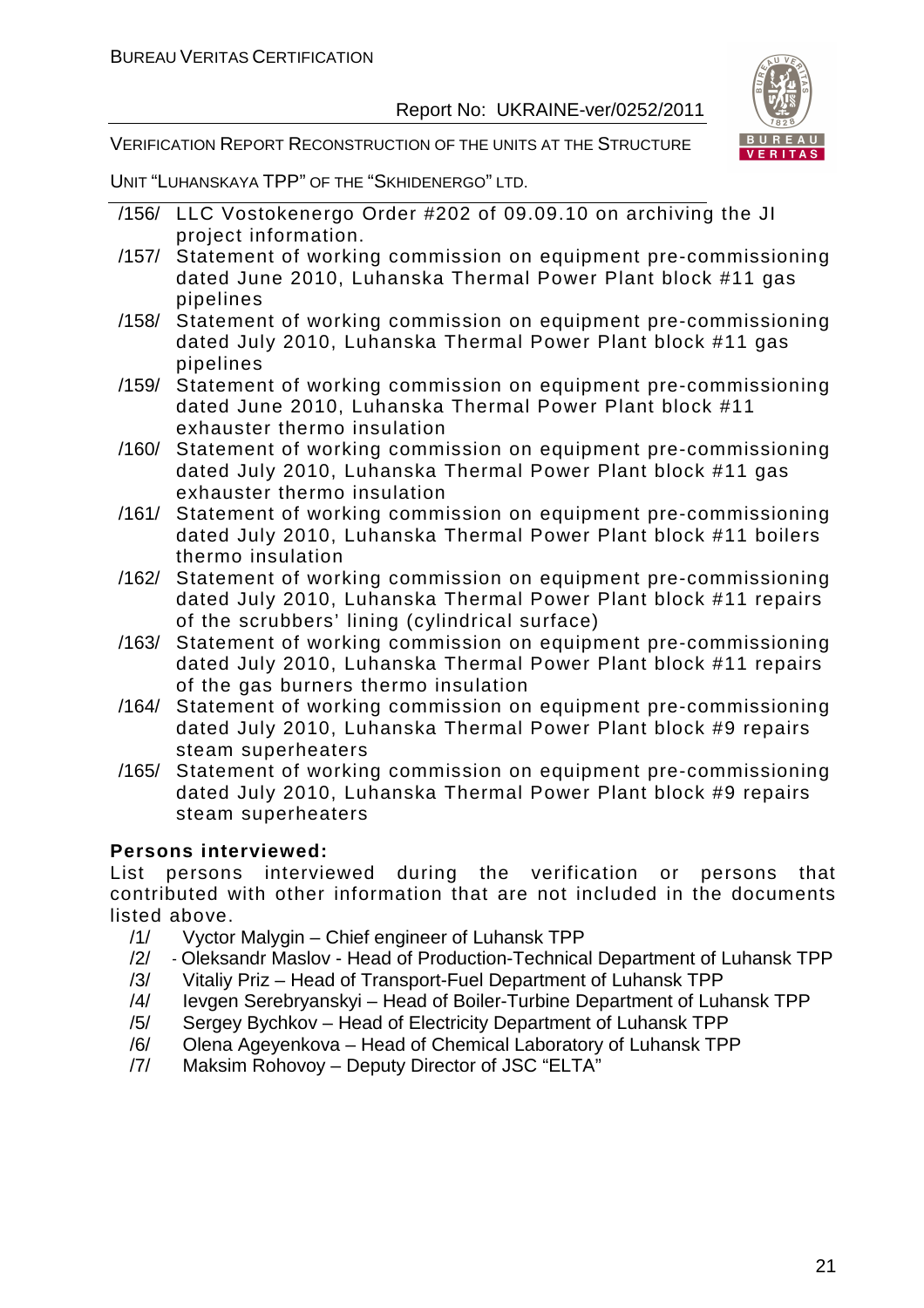"SKHIDENERGO" LTD.

#### APPENDIX A: COMPANY PROJECT VERIFICATION PROTOCOL **VERIFICATION PROTOCOL**

**Check list for verification, according to the JOINT IMPLEMENTATION DETERMINATION AND VERIFICATION MANUAL (Version 01)** 

| <b>DVM</b> | <b>Check Item</b>                            | <b>Initial finding</b>                               | <b>Draft</b>     | <b>Final</b>     |
|------------|----------------------------------------------|------------------------------------------------------|------------------|------------------|
| Paragra    |                                              |                                                      | <b>Conclusio</b> | <b>Conclusio</b> |
| ph         |                                              |                                                      | $\mathsf{n}$     | $\mathsf{n}$     |
|            | <b>Project approvals by Parties involved</b> |                                                      |                  |                  |
| 90         | Has the DFPs of at least one Party           | <b>CAR #01</b>                                       | <b>CAR #01</b>   | <b>OK</b>        |
|            | involved, other than the host Party,         | Information on project approval is missing in the    |                  |                  |
|            | issued a written project approval when       | <b>Monitoring Report.</b>                            |                  |                  |
|            | submitting the first verification report to  | Please, provide to the Monitoring Report             |                  |                  |
|            | the secretariat for publication in           | references to the written project approvals.         |                  |                  |
|            | accordance with paragraph 38 of the JI       |                                                      |                  |                  |
|            | quidelines, at the latest?                   |                                                      |                  |                  |
| 91         | Are all the written project approvals by     | All the written project approvals are unconditional. | <b>OK</b>        | <b>OK</b>        |
|            | Parties involved unconditional?              |                                                      |                  |                  |
|            | <b>Project implementation</b>                |                                                      |                  |                  |
| 92         | Has the project been implemented in          | <b>CAR #02</b>                                       | <b>CAR #02</b>   | <b>OK</b>        |
|            | accordance with the PDD regarding            | Please, correct<br>mistakes<br>the<br>grammar<br>in. |                  |                  |
|            | which the determination has been             | <b>Monitoring Report.</b>                            |                  |                  |
|            | deemed final and is so listed on the         |                                                      |                  |                  |
|            | <b>UNFCCC JI website?</b>                    |                                                      |                  |                  |
| 93         | What is the status of operation of the       | <b>CAR #03</b>                                       | <b>CAR #03</b>   | OK               |
|            | project during the monitoring period?        | Capital repairs, mid-repairs, permanent repairs are  |                  |                  |

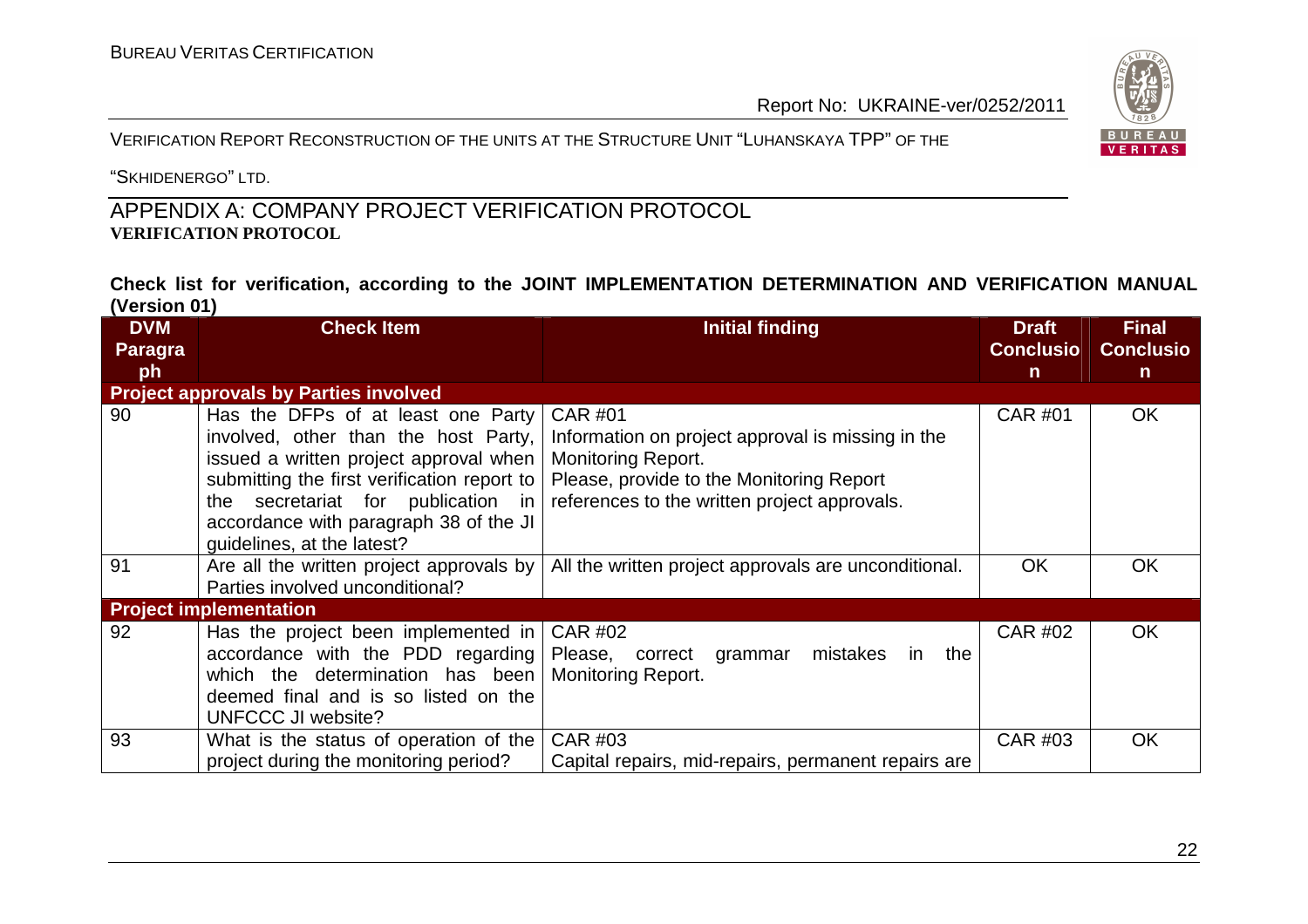#### VERIFICATION REPORT RECONSTRUCTION OF THE UNITS AT THE STRUCTURE UNIT "LUHANSKAYA TPP" OF THE

| <b>DVM</b><br>Paragra<br>ph | <b>Check Item</b>                                                                                                                                                                                                                                                                                                                                                       | <b>Initial finding</b>                                                                                                                                                                                                                                                                                                 | <b>Draft</b><br><b>Conclusio</b><br>$\mathsf{n}$ | <b>Final</b><br><b>Conclusio</b><br>$\mathsf{n}$ |
|-----------------------------|-------------------------------------------------------------------------------------------------------------------------------------------------------------------------------------------------------------------------------------------------------------------------------------------------------------------------------------------------------------------------|------------------------------------------------------------------------------------------------------------------------------------------------------------------------------------------------------------------------------------------------------------------------------------------------------------------------|--------------------------------------------------|--------------------------------------------------|
|                             |                                                                                                                                                                                                                                                                                                                                                                         | common for power generation industry.<br>Please, prove that project activity<br>during<br>monitoring period is additional to repairs provided<br>at the TPP.<br><b>CAR #04</b><br>Please, provide in the Monitoring Report full<br>names of the installed during the monitoring period<br>equipment.                   | <b>CAR #04</b>                                   | <b>OK</b>                                        |
|                             | <b>Compliance with monitoring plan</b>                                                                                                                                                                                                                                                                                                                                  |                                                                                                                                                                                                                                                                                                                        |                                                  |                                                  |
| 94                          | Did the monitoring occur in accordance<br>with the monitoring plan included in the<br>PDD regarding which the determination<br>has been deemed final and is so listed<br>on the UNFCCC JI website?                                                                                                                                                                      | The monitoring plan included in PDD got a positive<br>determination conclusion. This plan used during<br>initial and 1 <sup>st</sup> periodic verifications. The monitoring<br>is in line with determined monitoring plan.                                                                                             | OK                                               | OK                                               |
| 95(a)                       | For calculating the emission reductions<br>or enhancements of net removals, were<br>key factors, e.g. those listed in 23 (b)<br>(i)-(vii) above, influencing the baseline<br>emissions or net removals and the<br>activity level of the project and the<br>emissions or removals as well as risks<br>associated with the project taken into<br>account, as appropriate? | All key factors influencing the baseline emissions<br>or net removals and the activity level of the project<br>and the emissions or removals as well as risks<br>associated with the project were taken into<br>account, as appropriate for calculating the<br>emission reductions or enhancements of net<br>removals. | <b>OK</b>                                        | <b>OK</b>                                        |
| 95(b)                       | Are data sources used for calculating                                                                                                                                                                                                                                                                                                                                   | Daily coal consumption is recorded<br>fuel-<br>by                                                                                                                                                                                                                                                                      | <b>OK</b>                                        | OK                                               |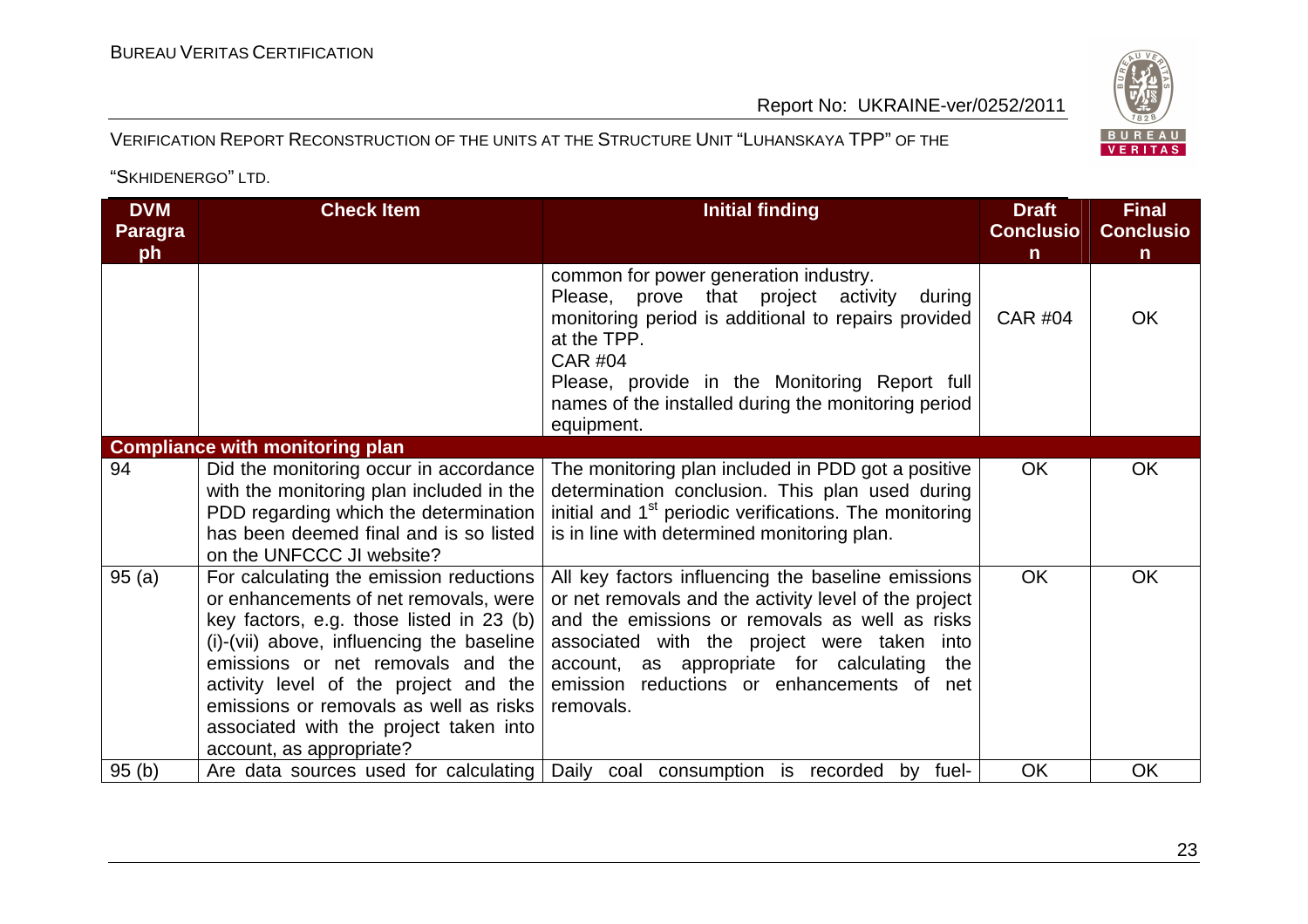#### VERIFICATION REPORT RECONSTRUCTION OF THE UNITS AT THE STRUCTURE UNIT "LUHANSKAYA TPP" OF THE

| <b>DVM</b><br><b>Paragra</b> | <b>Check Item</b>                                                                                                                                                                                                                                                                                         | <b>Initial finding</b>                                                                                                                                                                                                                                                                                                                                                                                                                                                                                                              | <b>Draft</b><br><b>Conclusio</b> | <b>Final</b><br><b>Conclusio</b> |
|------------------------------|-----------------------------------------------------------------------------------------------------------------------------------------------------------------------------------------------------------------------------------------------------------------------------------------------------------|-------------------------------------------------------------------------------------------------------------------------------------------------------------------------------------------------------------------------------------------------------------------------------------------------------------------------------------------------------------------------------------------------------------------------------------------------------------------------------------------------------------------------------------|----------------------------------|----------------------------------|
| ph                           | emission reductions or enhancements<br>of net removals clearly identified,<br>reliable and transparent?                                                                                                                                                                                                   | transport department in paper form.<br>Daily heavy fuel oil consumption is recorded by<br>boiler-turbine department.<br>Electricity supply is recorded by Electricity<br>department.<br>Net calorific value of fuel is measured by TPP<br>chemical laboratory.<br>This data transferred to the technical-producing<br>department, which is responsible to daily fuel<br>consumption.<br>The technical-producing department is responsible<br>for prepare periodical technical report 3-TEX form<br>on daily, monthly, yearly basis. | $\mathsf{n}$                     | $\mathsf{n}$                     |
| 95(c)                        | Are emission factors, including default<br>emission factors, if used for calculating<br>emission<br>reductions<br>the<br><b>or</b><br>of<br>enhancements<br>net<br>removals,<br>carefully<br>balancing<br>selected<br>by<br>and reasonableness, and<br>accuracy<br>appropriately justified of the choice? | <b>CAR #05</b><br>Please, indicate in the Monitoring Report the<br>correct and traceable reference for the sub-<br>bituminous coal Emission factor used.                                                                                                                                                                                                                                                                                                                                                                            | <b>CAR #05</b>                   | <b>OK</b>                        |
| 95(d)                        | calculation<br>emission<br>the<br>0f<br>ls.<br>reductions or enhancements of net<br>removals<br>based<br>conservative<br>on<br>assumptions and the most plausible                                                                                                                                         | <b>CAR #06</b><br>Please, provide ERUs calculation for March 2011.                                                                                                                                                                                                                                                                                                                                                                                                                                                                  | <b>CAR #06</b>                   | OK                               |

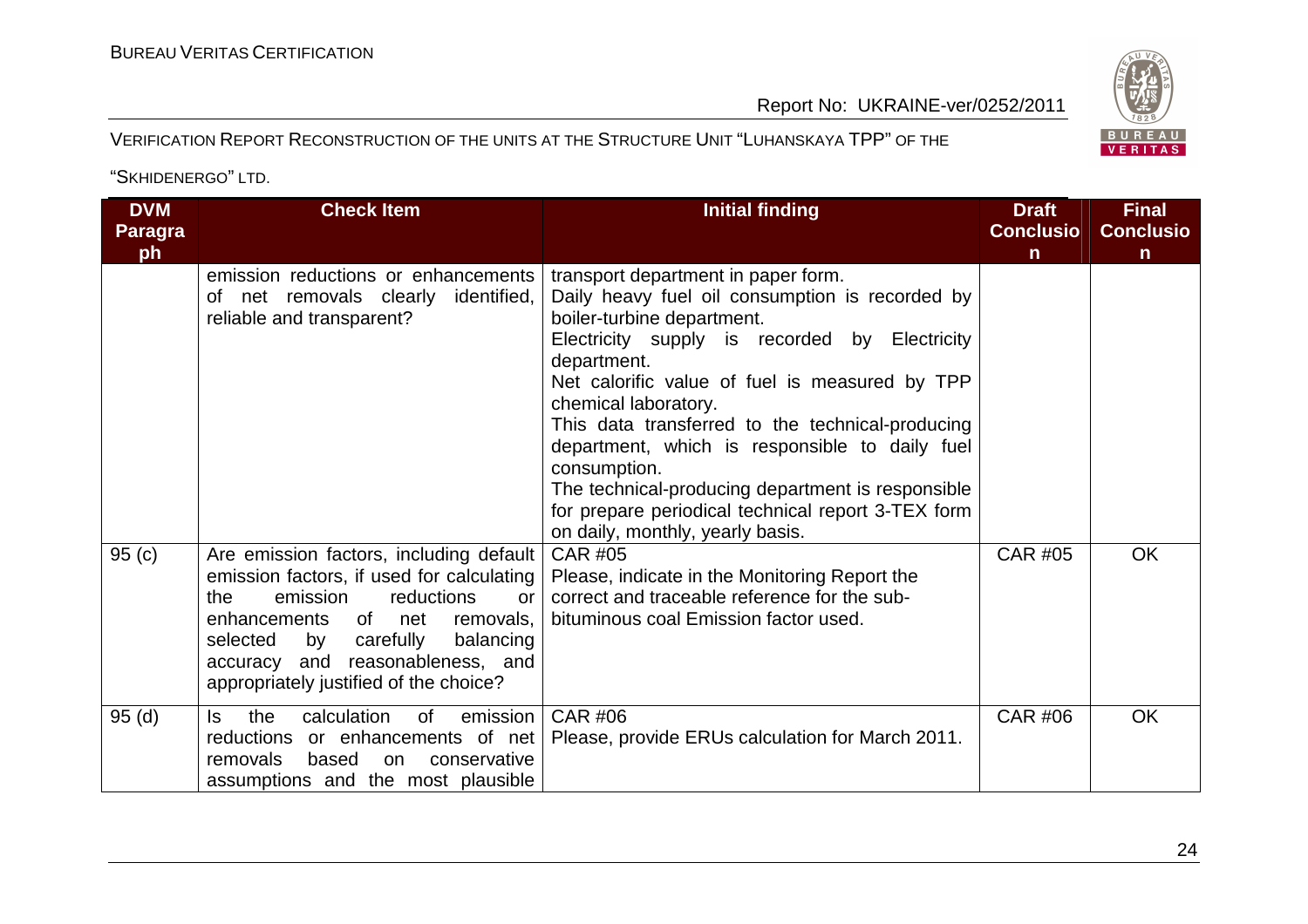BUREAU <sup>V</sup>ERITAS <sup>C</sup>ERTIFICATION

Report No: UKRAINE-ver/0252/2011

#### VERIFICATION REPORT RECONSTRUCTION OF THE UNITS AT THE STRUCTURE UNIT "LUHANSKAYA TPP" OF THE

| <b>DVM</b><br><b>Paragra</b><br>ph | <b>Check Item</b>                                                                                                                                                                                                                                                                                                                | <b>Initial finding</b> | <b>Draft</b><br><b>Conclusio</b><br>$\mathsf{n}$ | <b>Final</b><br><b>Conclusio</b><br>$\mathsf{n}$ |
|------------------------------------|----------------------------------------------------------------------------------------------------------------------------------------------------------------------------------------------------------------------------------------------------------------------------------------------------------------------------------|------------------------|--------------------------------------------------|--------------------------------------------------|
|                                    | scenarios in a transparent manner?                                                                                                                                                                                                                                                                                               |                        |                                                  |                                                  |
|                                    | <b>Applicable to JI SSC projects only</b>                                                                                                                                                                                                                                                                                        |                        |                                                  |                                                  |
| 96                                 | Is the relevant threshold to be classified<br>as JI SSC project not exceeded during<br>the monitoring period on an annual<br>average basis?<br>If the threshold is exceeded, is the<br>maximum emission reduction level<br>estimated in the PDD for the JI SSC<br>project or the bundle for the monitoring<br>period determined? | Not applicable         | <b>Not</b><br>applicable                         | Not<br>applicable                                |
|                                    | Applicable to bundled JI SSC projects only                                                                                                                                                                                                                                                                                       |                        |                                                  |                                                  |
| 97(a)                              | Has the composition of the bundle not<br>changed from that is stated in F-JI-<br><b>SSCBUNDLE?</b>                                                                                                                                                                                                                               | Not applicable         | <b>Not</b><br>applicable                         | <b>Not</b><br>applicable                         |
| 97(b)                              | If the determination was conducted on<br>the basis of an overall monitoring plan,<br>have the project participants submitted<br>a common monitoring report?                                                                                                                                                                      | Not applicable         | <b>Not</b><br>applicable                         | Not<br>applicable                                |
| 98                                 | If the monitoring is based on a<br>plan that provides for<br>monitoring<br>overlapping monitoring periods, are the<br>monitoring periods per component of<br>the project clearly specified in the                                                                                                                                | Not applicable         | <b>Not</b><br>applicable                         | <b>Not</b><br>applicable                         |

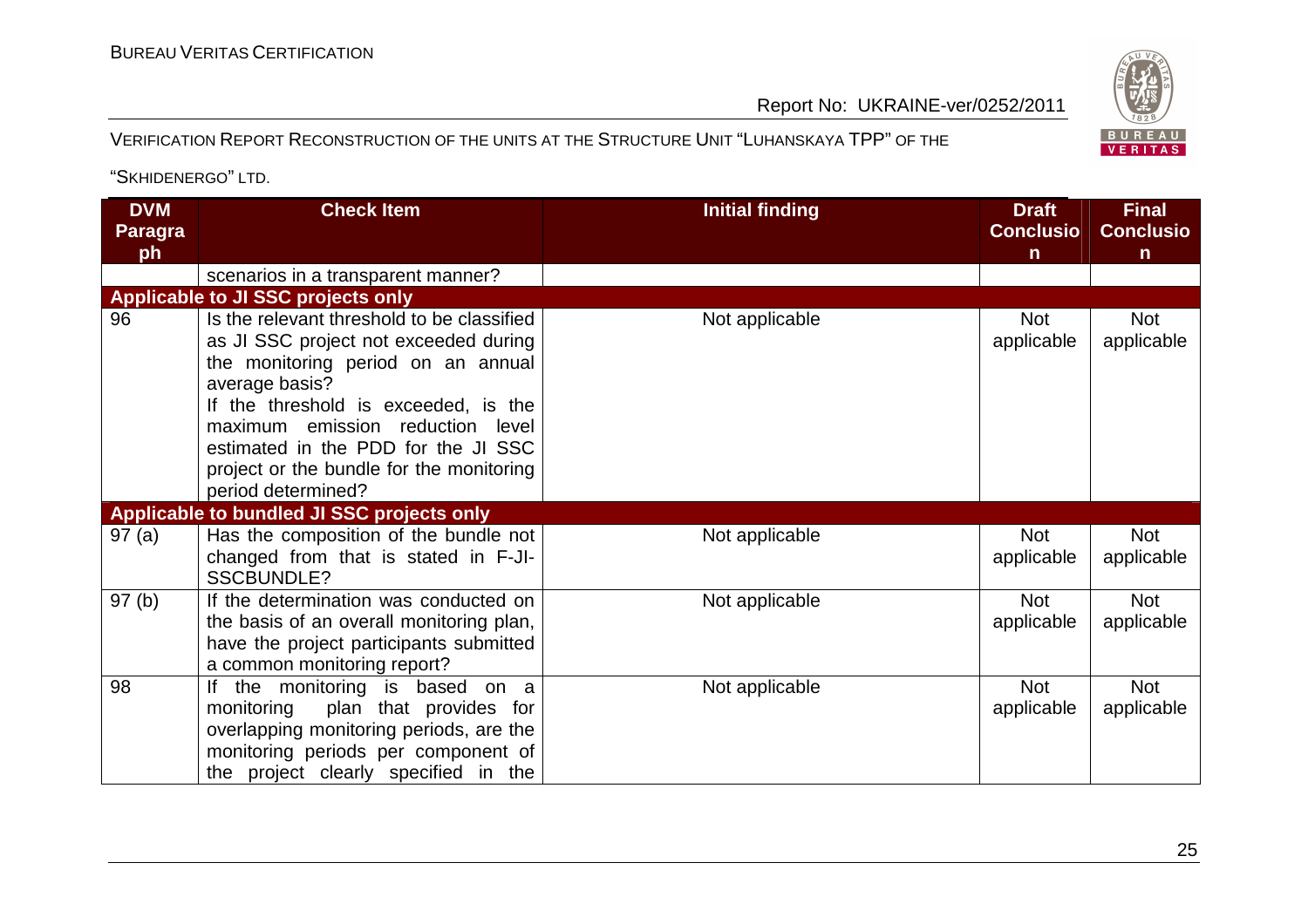BUREAU <sup>V</sup>ERITAS <sup>C</sup>ERTIFICATION

Report No: UKRAINE-ver/0252/2011

#### VERIFICATION REPORT RECONSTRUCTION OF THE UNITS AT THE STRUCTURE UNIT "LUHANSKAYA TPP" OF THE

| <b>DVM</b><br><b>Paragra</b><br>ph | <b>Check Item</b>                                                                                                                                                                                                                                                                            | <b>Initial finding</b>                                                                                                                                                                                           | <b>Draft</b><br><b>Conclusio</b><br>n | <b>Final</b><br><b>Conclusio</b><br>$\mathsf{n}$ |
|------------------------------------|----------------------------------------------------------------------------------------------------------------------------------------------------------------------------------------------------------------------------------------------------------------------------------------------|------------------------------------------------------------------------------------------------------------------------------------------------------------------------------------------------------------------|---------------------------------------|--------------------------------------------------|
|                                    | monitoring report?<br>Do the monitoring periods not overlap<br>with those for which verifications were<br>already deemed final in the past?                                                                                                                                                  |                                                                                                                                                                                                                  |                                       |                                                  |
|                                    | <b>Revision of monitoring plan</b>                                                                                                                                                                                                                                                           |                                                                                                                                                                                                                  |                                       |                                                  |
|                                    | Applicable only if monitoring plan is revised by project participant                                                                                                                                                                                                                         |                                                                                                                                                                                                                  |                                       |                                                  |
| 99(a)                              | Did the project participants provide an<br>appropriate<br>justification<br>for<br>the<br>proposed revision?                                                                                                                                                                                  | Not applicable                                                                                                                                                                                                   | <b>Not</b><br>applicable              | <b>Not</b><br>applicable                         |
| 99 (b)                             | Does the proposed revision improve<br>the accuracy and/or applicability of<br>information collected compared to the<br>original<br>monitoring<br>plan<br>without<br>changing conformity with the relevant<br>rules<br>the<br>and<br>regulations<br>for<br>establishment of monitoring plans? | Not applicable                                                                                                                                                                                                   | <b>Not</b><br>applicable              | <b>Not</b><br>applicable                         |
| Data management                    |                                                                                                                                                                                                                                                                                              |                                                                                                                                                                                                                  |                                       |                                                  |
| 101 $(a)$                          | Is the implementation of data collection<br>procedures in accordance with the<br>monitoring plan, including the quality<br>control<br>and<br>quality<br>assurance<br>procedures?                                                                                                             | The implementation of data collection procedures<br>are in accordance with the monitoring plan,<br>included in the determined PDD. Verification team<br>confirms effectiveness of existing management<br>system. | <b>OK</b>                             | OK                                               |
| 101(b)                             | Is the function of the<br>monitoring<br>calibration<br>equipment, including its                                                                                                                                                                                                              | <b>CAR #07</b><br>The information on electric meters 9T, 10T, 11T,                                                                                                                                               | <b>CAR #07</b>                        | <b>OK</b>                                        |

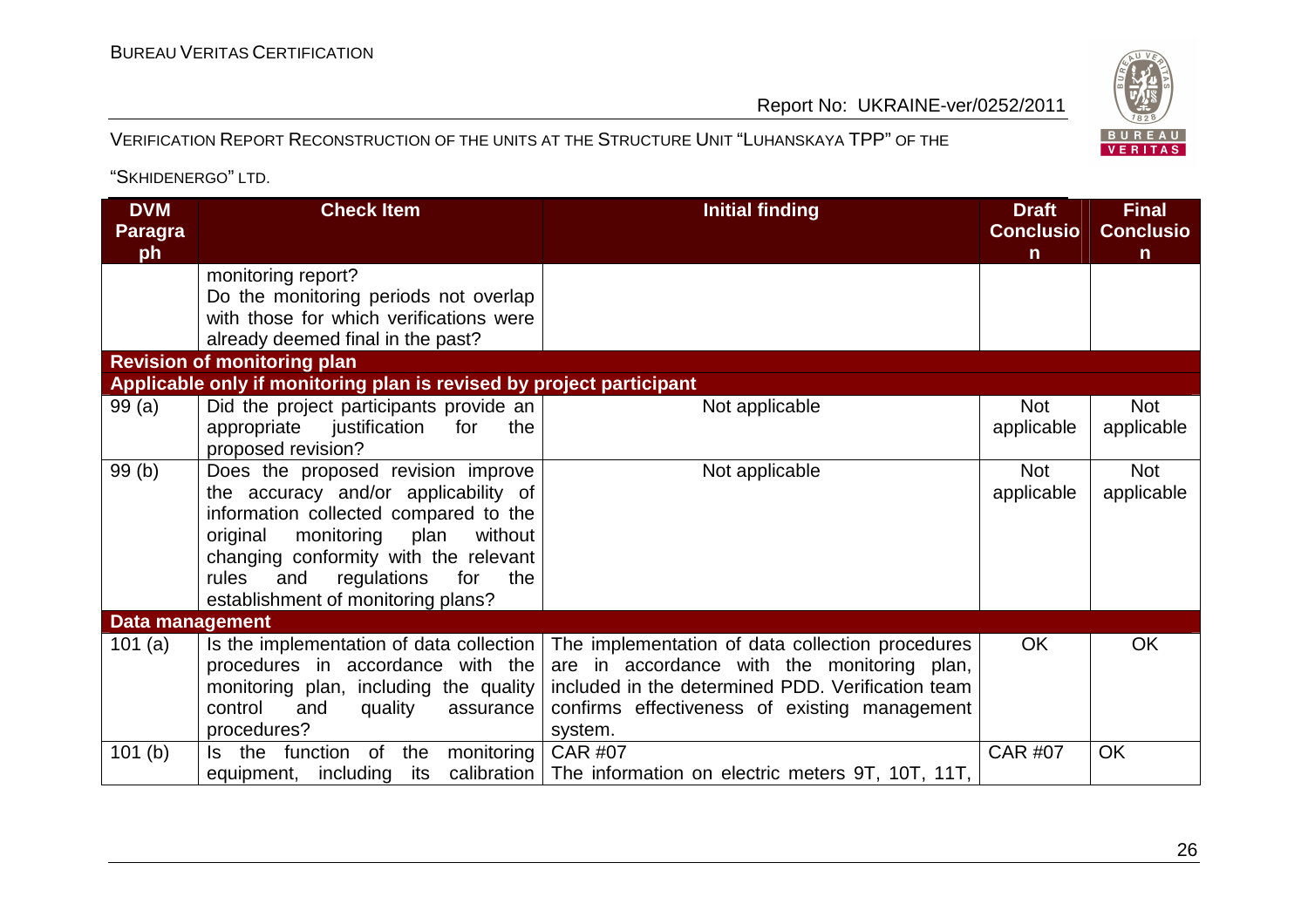#### VERIFICATION REPORT RECONSTRUCTION OF THE UNITS AT THE STRUCTURE UNIT "LUHANSKAYA TPP" OF THE

| <b>DVM</b><br><b>Paragra</b><br>ph | <b>Check Item</b>                                                                                                                                              | <b>Initial finding</b>                                                                                                                                                                                                       | <b>Draft</b><br><b>Conclusio</b><br>n | <b>Final</b><br><b>Conclusio</b><br>$\mathsf{n}$ |
|------------------------------------|----------------------------------------------------------------------------------------------------------------------------------------------------------------|------------------------------------------------------------------------------------------------------------------------------------------------------------------------------------------------------------------------------|---------------------------------------|--------------------------------------------------|
|                                    | status, is in order?                                                                                                                                           | 13T, 14T, 15T, in the Monitoring Report does not<br>correspond to the situation observed onsite.<br>Please correct.                                                                                                          |                                       |                                                  |
| 101(c)                             | Are the evidence and records used for<br>monitoring<br>maintained<br>the<br>in l<br>a<br>traceable manner?                                                     | The evidence and records used for the monitoring<br>equipment are obtained in traceable manner. The<br>data monitored and used for ERUs calculation will<br>be kept during two years after the end of crediting<br>period.   | <b>OK</b>                             | <b>OK</b>                                        |
| $101$ (d)                          | Is the data collection and management<br>system for the project in accordance<br>with the<br>monitoring plan?                                                  | The data collection and management system for<br>the project are in accordance with the monitoring<br>plan. The data monitored and used to ERU's<br>calculation will be kept during two years after the<br>crediting period. | <b>OK</b>                             | <b>OK</b>                                        |
|                                    | Verification regarding programs of activities (additional elements for assessment)                                                                             |                                                                                                                                                                                                                              |                                       |                                                  |
| 102                                | Is any JPA that has not been added to<br>the JI PoA not verified?                                                                                              | Not applicable                                                                                                                                                                                                               | <b>Not</b><br>applicable              | Not<br>applicable                                |
| 103                                | Is the verification<br>the<br>based<br>on<br>monitoring reports of all JPAs to be<br>verified?                                                                 | Not applicable                                                                                                                                                                                                               | <b>Not</b><br>applicable              | <b>Not</b><br>applicable                         |
| 103                                | verification<br>Does the<br>the<br>ensure<br>accuracy and conservativeness of the<br>emission reductions or enhancements<br>of removals generated by each JPA? | Not applicable                                                                                                                                                                                                               | <b>Not</b><br>applicable              | Not<br>applicable                                |
| 104                                | Does the monitoring period not overlap                                                                                                                         | Not applicable                                                                                                                                                                                                               | <b>Not</b>                            | Not                                              |

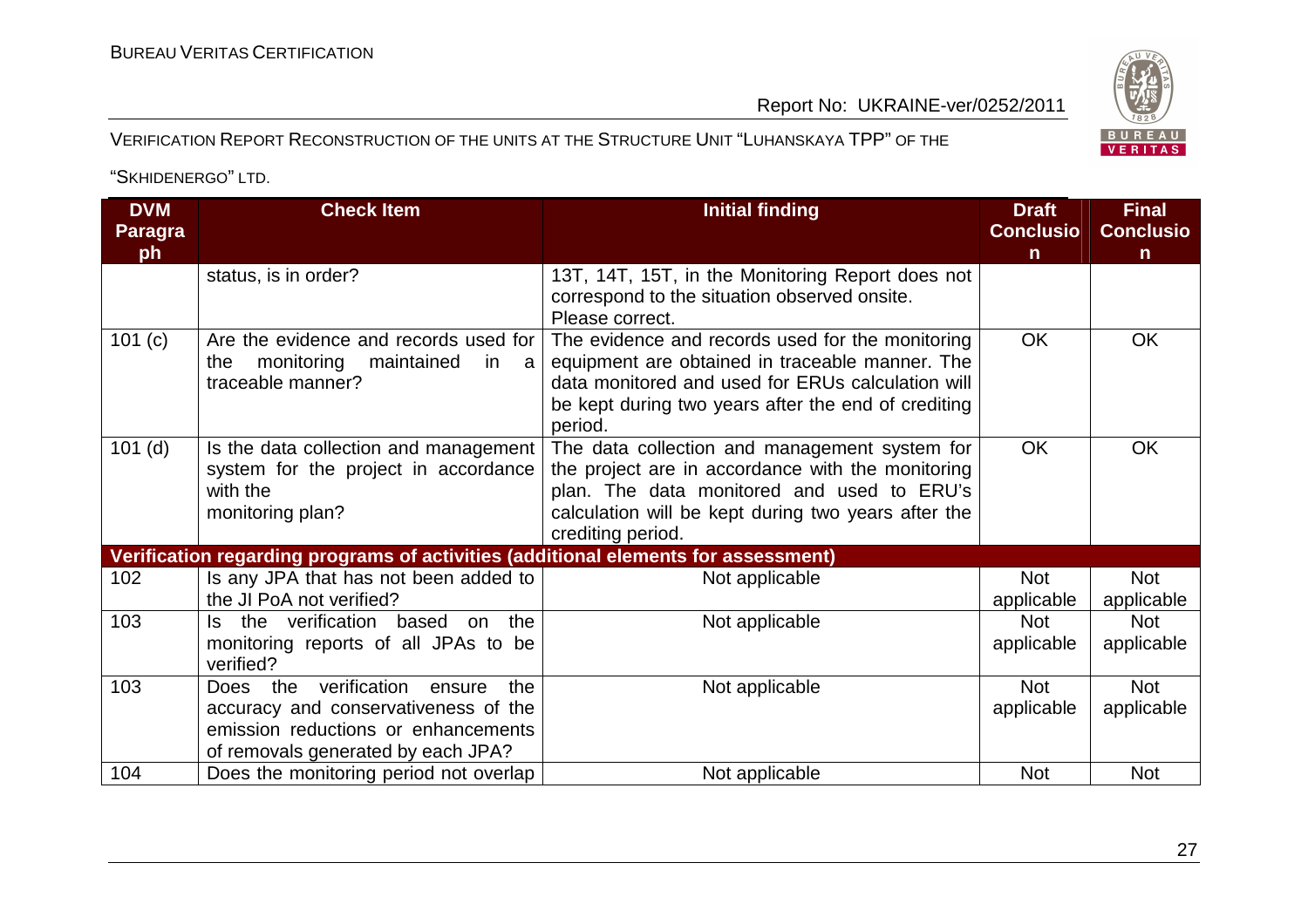#### VERIFICATION REPORT RECONSTRUCTION OF THE UNITS AT THE STRUCTURE UNIT "LUHANSKAYA TPP" OF THE

| <b>DVM</b><br><b>Paragra</b><br>ph | <b>Check Item</b>                                                                                                                                                                                                                                                                                                                                                                                                                                                                                                                                                                                                             | <b>Initial finding</b> | <b>Draft</b><br><b>Conclusio</b><br>n | <b>Final</b><br><b>Conclusio</b><br>n |
|------------------------------------|-------------------------------------------------------------------------------------------------------------------------------------------------------------------------------------------------------------------------------------------------------------------------------------------------------------------------------------------------------------------------------------------------------------------------------------------------------------------------------------------------------------------------------------------------------------------------------------------------------------------------------|------------------------|---------------------------------------|---------------------------------------|
|                                    | with previous monitoring periods?                                                                                                                                                                                                                                                                                                                                                                                                                                                                                                                                                                                             |                        | applicable                            | applicable                            |
| 105                                | If the AIE learns of an erroneously<br>included JPA, has the AIE informed the<br>JISC of its findings in writing?                                                                                                                                                                                                                                                                                                                                                                                                                                                                                                             | Not applicable         | <b>Not</b><br>applicable              | <b>Not</b><br>applicable              |
|                                    | Applicable to sample-based approach only                                                                                                                                                                                                                                                                                                                                                                                                                                                                                                                                                                                      |                        |                                       |                                       |
| 106                                | Does the sampling plan prepared by<br>the AIE:<br>(a) Describe its sample selection,<br>taking into<br>account that:<br>(i) For each verification that uses a<br>sample-based approach, the sample<br>selection<br>shall<br>be<br>sufficiently<br>representative of the JPAs in the JI<br>PoA such extrapolation to all JPAs<br>identified for that verification is<br>reasonable, taking<br>into<br>account<br>differences among the characteristics<br>of JPAs, such as:<br>- The types of JPAs;<br>- The complexity of the applicable<br>technologies and/or measures used;<br>- The geographical location of each<br>JPA; | Not applicable         | Not<br>applicable                     | <b>Not</b><br>applicable              |

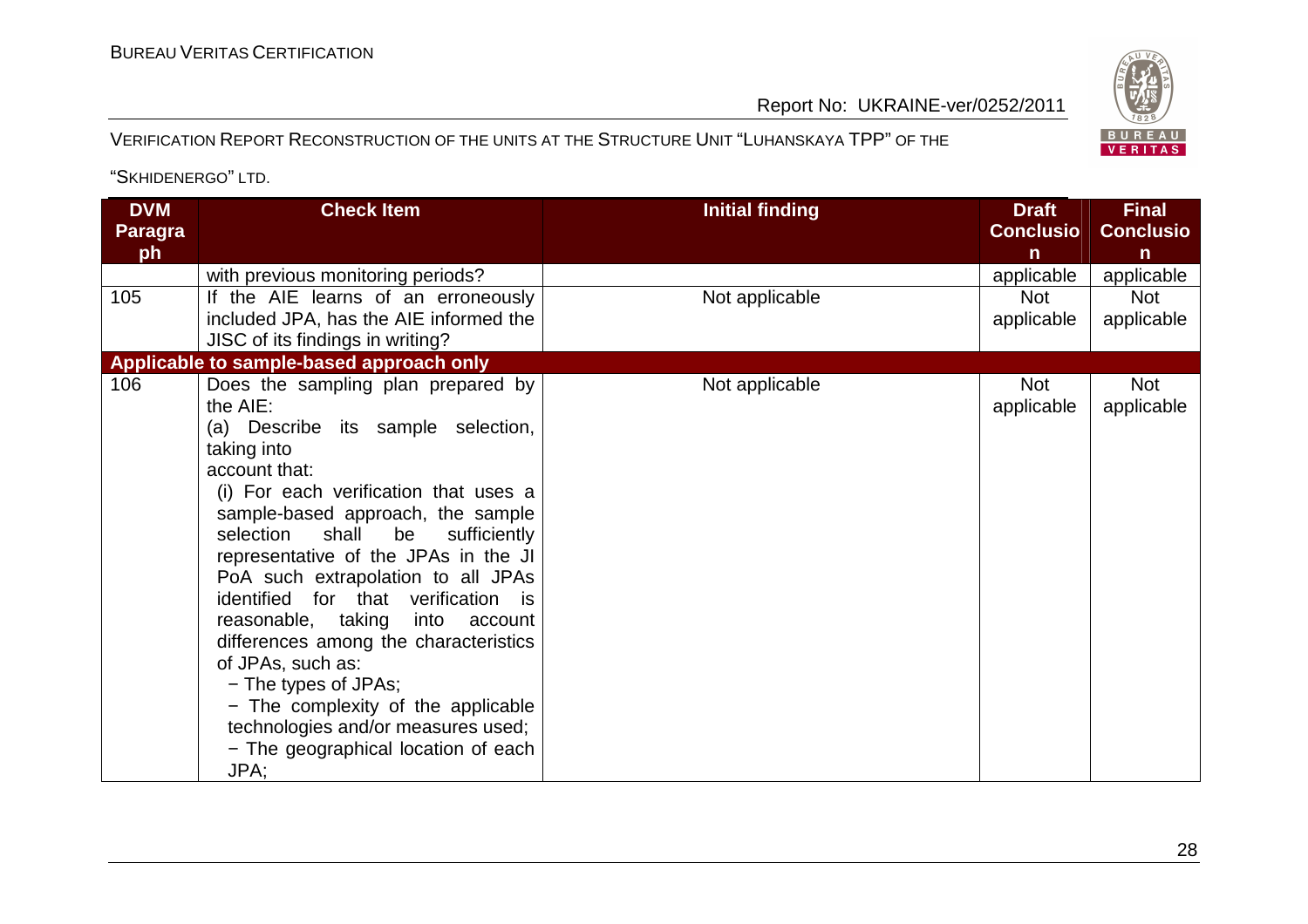#### BUREAU <sup>V</sup>ERITAS <sup>C</sup>ERTIFICATION

Report No: UKRAINE-ver/0252/2011

#### VERIFICATION REPORT RECONSTRUCTION OF THE UNITS AT THE STRUCTURE UNIT "LUHANSKAYA TPP" OF THE

| <b>DVM</b><br><b>Paragra</b><br>ph | <b>Check Item</b>                                                                                                                                                                                                                                                                                                                                                                        | <b>Initial finding</b> | <b>Draft</b><br><b>Conclusio</b><br>$\mathsf{n}$ | <b>Final</b><br><b>Conclusio</b><br>$\mathsf{n}$ |
|------------------------------------|------------------------------------------------------------------------------------------------------------------------------------------------------------------------------------------------------------------------------------------------------------------------------------------------------------------------------------------------------------------------------------------|------------------------|--------------------------------------------------|--------------------------------------------------|
|                                    | - The amounts of expected emission<br>reductions of the JPAs being<br>verified;<br>- The number of JPAs for which<br>reductions are<br>being<br>emission<br>verified:<br>- The length of monitoring periods of<br>the JPAs being verified; and<br>- The samples selected for prior<br>verifications, if any?                                                                             |                        |                                                  |                                                  |
| 107                                | the sampling plan<br>for<br>ready<br>ls.<br>publication through the<br>secretariat<br>along with the verification report and<br>supporting documentation?                                                                                                                                                                                                                                | Not applicable         | <b>Not</b><br>applicable                         | <b>Not</b><br>applicable                         |
| 108                                | Has the AIE made site inspections of at<br>least the square root of the number of<br>total JPAs, rounded to the upper whole<br>number? If the AIE makes no site<br>inspections or fewer site inspections<br>than the square root of the number of<br>total JPAs, rounded to the upper whole<br>number, then does the AIE provide a<br>reasonable<br>explanation<br>and<br>justification? | Not applicable         | <b>Not</b><br>applicable                         | <b>Not</b><br>applicable                         |

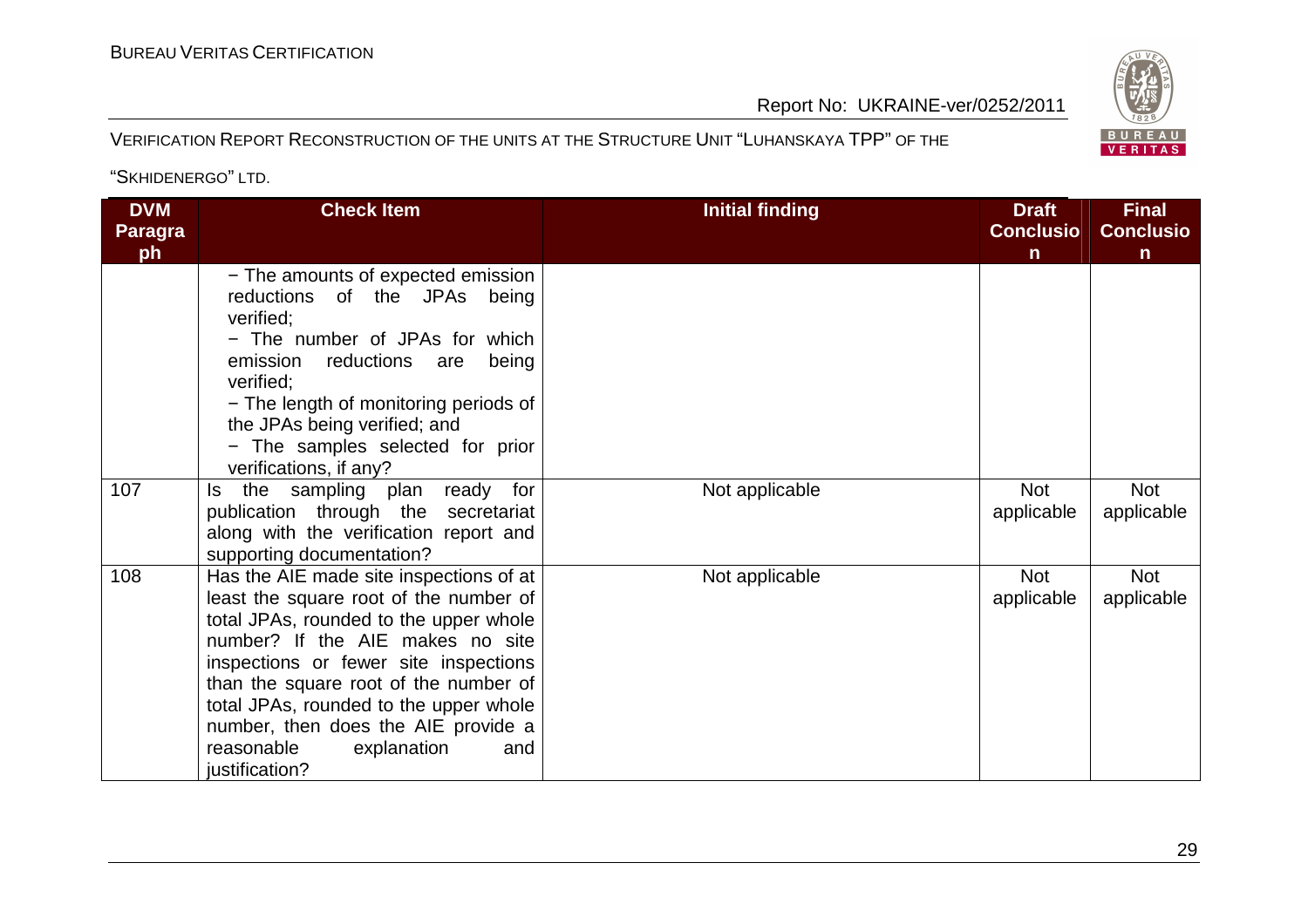#### VERIFICATION REPORT RECONSTRUCTION OF THE UNITS AT THE STRUCTURE UNIT "LUHANSKAYA TPP" OF THE

BUREAU<br>VERITAS

"SKHIDENERGO" LTD.

| <b>DVM</b><br><b>Paragra</b><br><b>ph</b> | <b>Check Item</b>                                                                                                                                                                                                      | <b>Initial finding</b> | <b>Draft</b><br><b>Conclusio</b><br>n | <b>Final</b><br><b>Conclusio</b><br>n |
|-------------------------------------------|------------------------------------------------------------------------------------------------------------------------------------------------------------------------------------------------------------------------|------------------------|---------------------------------------|---------------------------------------|
| 109                                       | Is the sampling plan available for<br>submission to the secretariat for the<br>JISC.s ex ante assessment? (Optional)                                                                                                   | Not applicable         | <b>Not</b><br>applicable              | <b>Not</b><br>applicable              |
| 110                                       | If the AIE learns of a fraudulently<br>included JPA, a fraudulently monitored<br>JPA or an inflated number of emission<br>reductions claimed in a JI PoA, has the<br>AIE informed the JISC of the fraud in<br>writing? | Not applicable         | <b>Not</b><br>applicable              | <b>Not</b><br>applicable              |

#### TABLE 2 RESOLUTION OF CORRECTIVE ACTION AND CLARIFICATION REQUESTS

| Draft<br>clarifications<br>report<br>and<br>action<br>corrective<br>requests<br>by<br>validation team                                                                                | Ref. to<br>$ $ checkli<br>st<br>questio<br>in.<br>n.<br>table 1 | Summary of project participant<br>response                                                                                                                                   | Verification<br>team<br>conclusion                    |
|--------------------------------------------------------------------------------------------------------------------------------------------------------------------------------------|-----------------------------------------------------------------|------------------------------------------------------------------------------------------------------------------------------------------------------------------------------|-------------------------------------------------------|
| <b>CAR #01</b><br>Information on project approval is missing in<br>the Monitoring Report.<br>Please, provide in the Monitoring Report<br>references to the written project approvals | 90                                                              | Letters of Approval by Parties involved<br>have been provided to the verification<br>team. Monitoring Report was<br>corrected.<br>See Section A.2, Version 1.2-<br>2010LuTPP | The issue is closed, Monitoring<br>Report is checked. |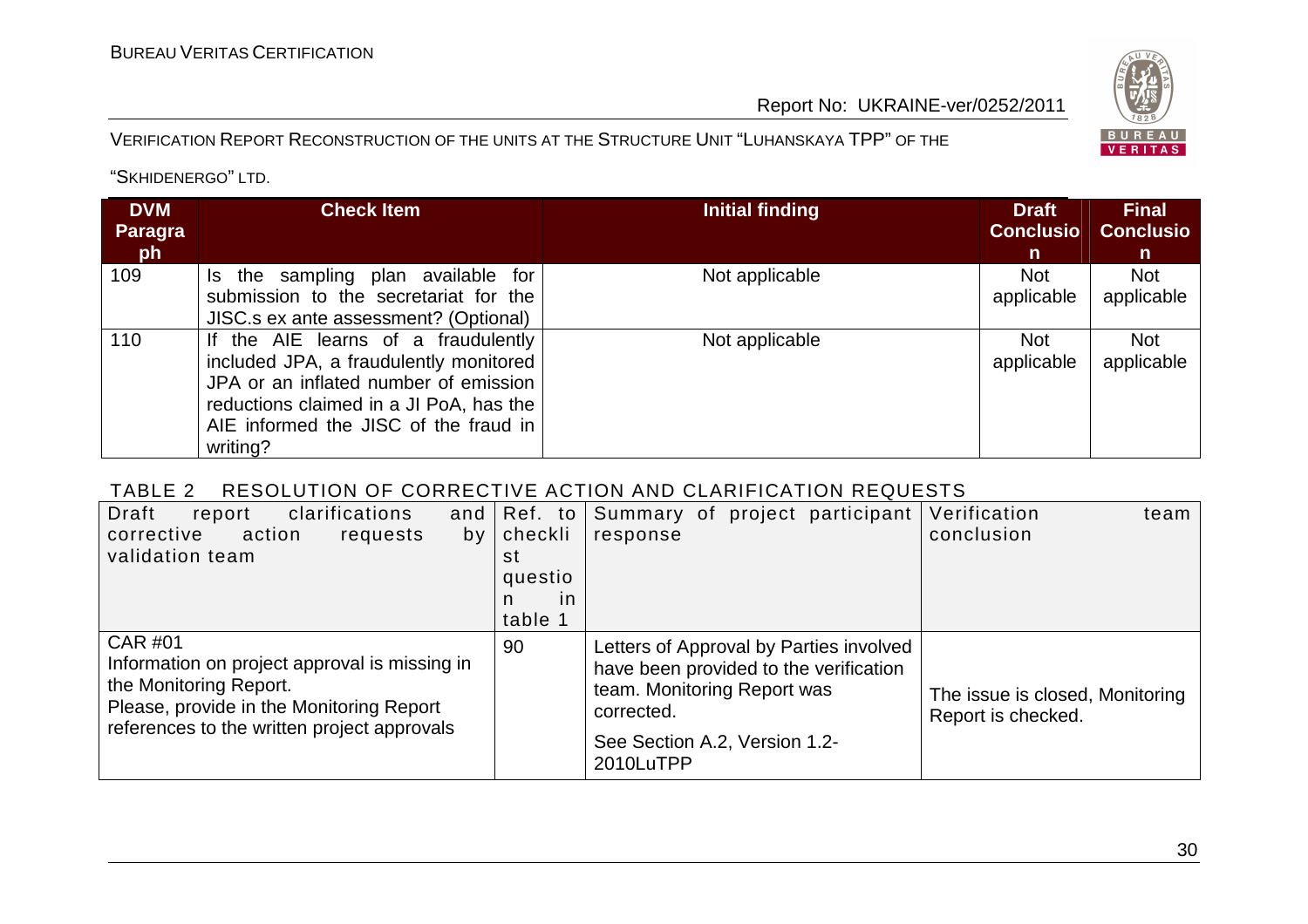#### VERIFICATION REPORT RECONSTRUCTION OF THE UNITS AT THE STRUCTURE UNIT "LUHANSKAYA TPP" OF THE

| <b>CAR #02</b><br>Please, correct grammar mistakes in the<br><b>Monitoring Report.</b>                                                                                                                                                       | 92 | See Version 1.2-2010LuTPP                                                                                                                                                                                                                                                                                                                                                                                                                                                                                                                                                                                                                                                                                                                                                                                                                                      | Monitoring Report is checked.<br>Issue is closed       |
|----------------------------------------------------------------------------------------------------------------------------------------------------------------------------------------------------------------------------------------------|----|----------------------------------------------------------------------------------------------------------------------------------------------------------------------------------------------------------------------------------------------------------------------------------------------------------------------------------------------------------------------------------------------------------------------------------------------------------------------------------------------------------------------------------------------------------------------------------------------------------------------------------------------------------------------------------------------------------------------------------------------------------------------------------------------------------------------------------------------------------------|--------------------------------------------------------|
| <b>CAR #03</b><br>Capital repairs, mid-repairs,<br>permanent<br>repairs are common for power generation<br>industry.<br>Please, prove that project activity during the<br>monitoring period is additional to repairs<br>provided at the TPP. | 93 | In the Baseline Scenario (2003-2005)<br>there were also permanent repairs,<br>mid-life repairs and capital repairs, but<br>the SFR in those years did not get<br>better. The volume of the measures<br>implemented in the Project Scenario<br>during the permanent repair, mid-life<br>repair or capital repair is much wider<br>then in the Baseline Scenario. All the<br>measures, that should be included in   The issue is closed based<br>the repair program as the common<br>practice described in the GKD<br>34.20.661-2003 "The rules for the<br>servicing and<br>repairs<br>the<br>of<br>equipment,<br>buildings<br>and<br>constructions of the Power Plants and<br>the Networks" Approved by the<br>Ministry of the Fuel and Energy of<br>Ukraine in 2004. The measures<br>implemented in the Project Scenario<br>are beyond these obligatory volume | on appropriate information<br>and corrections provided |